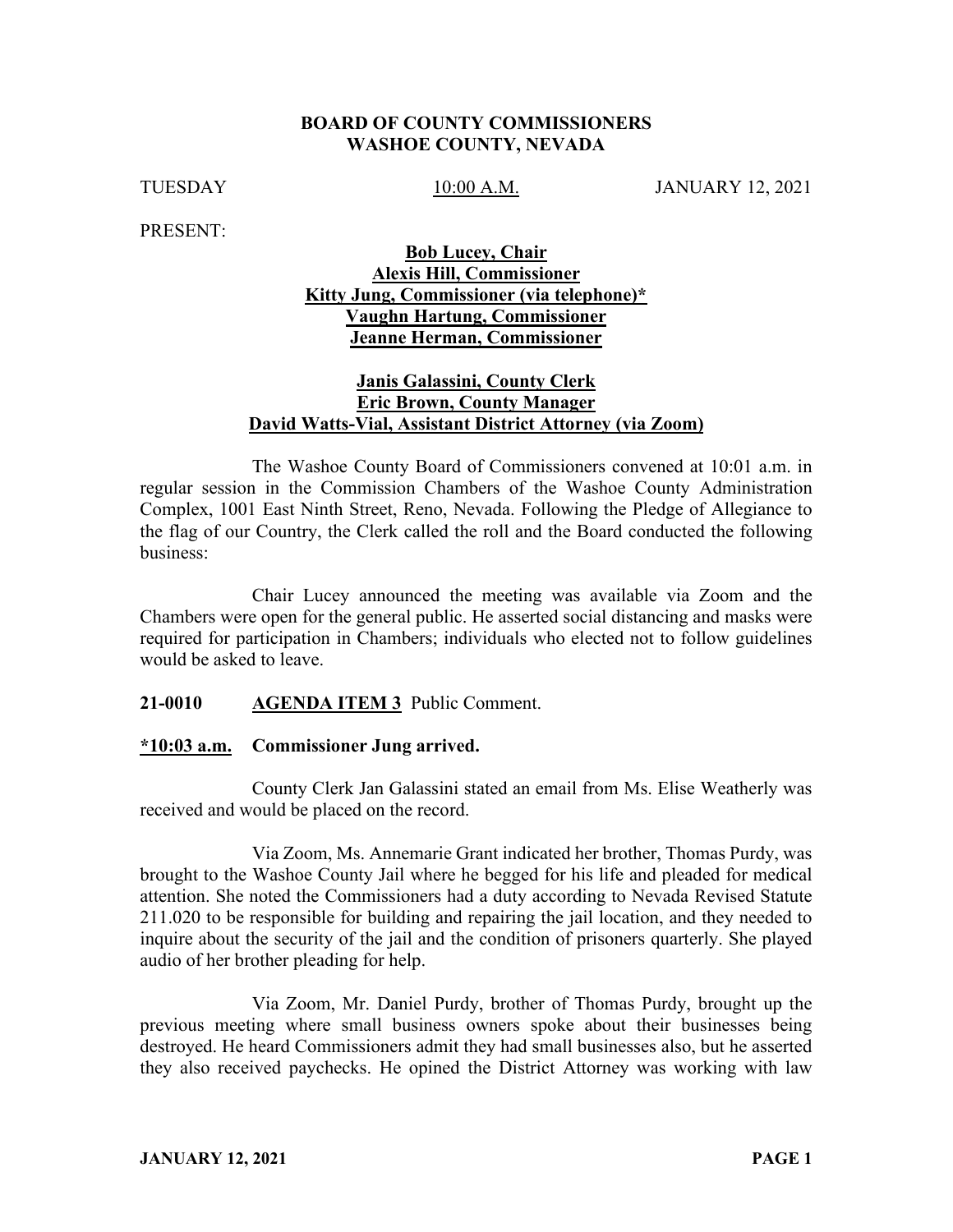enforcement to accept political donations from police agencies. He hoped the Board would do the right thing for the community.

**21-0011 AGENDA ITEM 4** Election of Chair of the Washoe County Board of Commissioners.

Chair Lucey indicated a Chair and Vice Chair were elected every year to serve and run the Board of County Commissioners. He opened the floor for discussion and options for nominations.

There was no response to the call for public comment.

On motion by Commissioner Hartung, seconded by Commissioner Hill, which motion duly carried on a 5-0 vote, it was ordered that Chair Lucey be re-elected as the Chair of the Board of County Commissioners.

**21-0012 AGENDA ITEM 5** Election of Vice-Chair of the Washoe County Board of Commissioners.

Chair Lucey opened the discussion for possible motions.

On the call for public comment, Ms. Annemarie Grant, via Zoom, wanted to see other faces take a leadership role. She noted Commissioner Herman had not led the Board.

On motion by Commissioner Hill, seconded by Chair Lucey, which motion duly carried on a 5-0 vote, it was ordered that Commissioner Hartung be elected as the Vice Chair of the Board of County Commissioners.

**21-0013 AGENDA ITEM 6** Fix the term of office of the Chair and Vice-Chair of the Board.

Chair Lucey indicated the Chair and Vice Chair appointments were generally fixed at one-year terms, but that was at the discretion of the Board.

There was no public comment on this item.

On motion by Chair Lucey, seconded by Commissioner Herman, which motion duly carried on a 5-0 vote, it was ordered that the terms for the Chair and the Vice Chair of the Board remain one-year terms.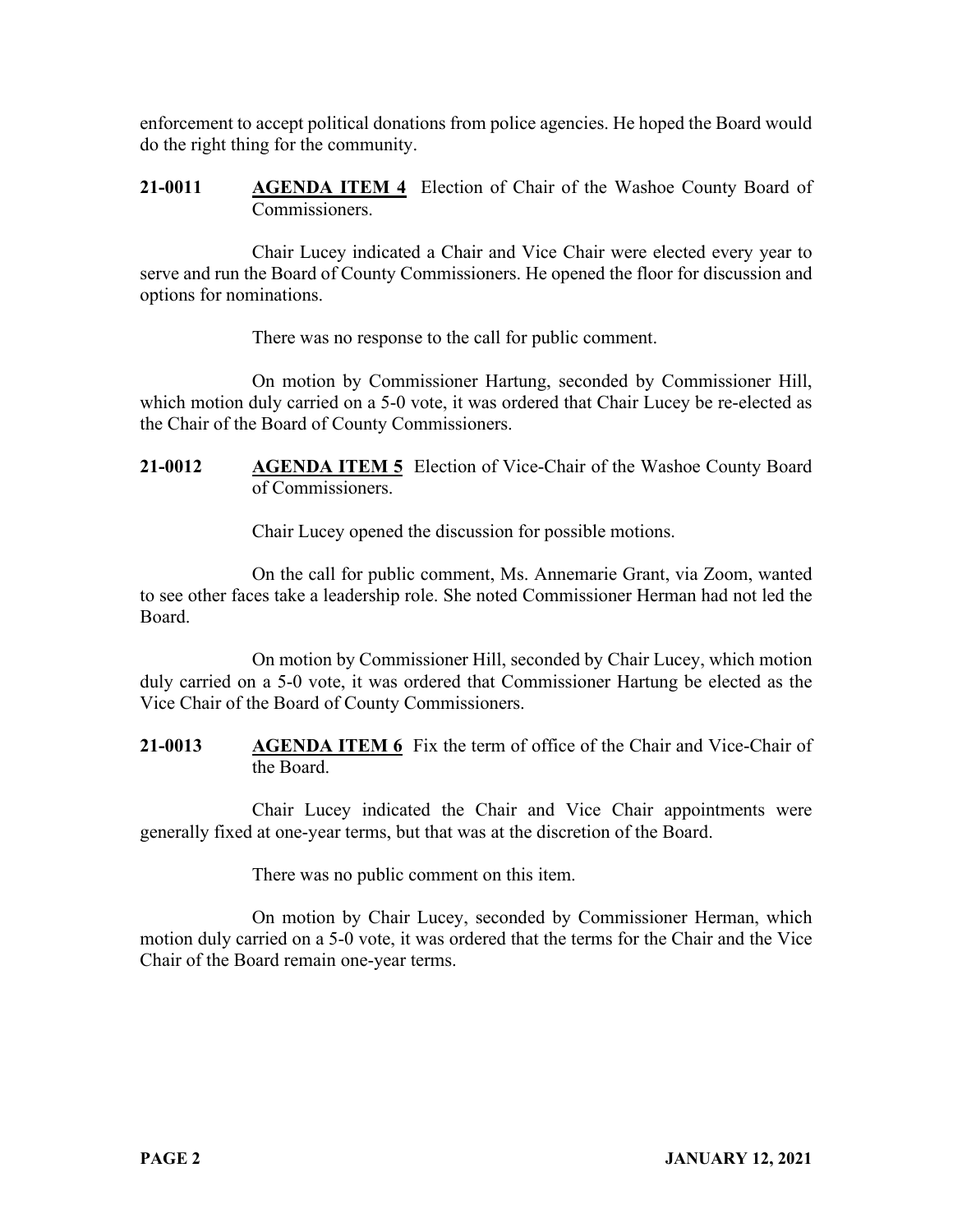**21-0014 AGENDA ITEM 7** Commissioners'/County Manager's announcements, reports and updates to include boards and commissions updates, requests for information or topics for future agendas.

Chair Lucey announced it was County Manager Eric Brown's birthday and thanked him for spending his day with the Board.

Mr. Brown said the Health District announced they received 8,000 doses of the COVID-19 (C19) vaccine, and 92 percent of the doses had been administered. He indicated the rate of use was high compared to other parts of the country. He noted some operational challenges occurred with the allocation of doses around the country and in Nevada. The Health District was unaware of how many doses would arrive until two to three days prior to delivery. He mentioned 3,000 doses would be received this week but only 1,800 were received the previous week. He understood the public's frustration with the lack of information about vaccinations and he asked for patience. He indicated this was not a reflection of the Health District but a function of the supply chain being managed on a national basis. As the administration moved forward with the plans for 100 million doses in 100 days, he hoped distribution locations could be broadened to administer more vaccines. The public could go to www.covid19washoe.com for more vaccine information and updates about when the vaccine would be available. He recommended that individuals sign up for email updates, which were planned for twice a week. He mentioned Governor Steve Sisolak held a press conference the previous evening announcing an update to the State's vaccination plan; people 70 years and older would be eligible for vaccinations, which was different than information previously published. He indicated State changes to vaccine priorities would also be listed on the website.

Vice Chair Hartung stated he and Chair Lucey had been working on the occupancy levels established by the State and the Governor, which were currently set at 25 percent based on fire standards. They were investigating that because fire standards were designed to evacuate a building in an emergency and had nothing to do with spacing. He said they were designing a space plan for restaurants and other businesses which demonstrated social distancing of six feet but would not be reliant on occupancy restrictions designed for fire codes. He asserted the plan would be submitted to the Governor's Task Force for review once the calculations were defined. He brought up the current restrictions, which consisted of four adults per table, but they could be from four separate households; however, a family with three children would exceed the limit at a table and could therefore not go to a restaurant. He opined that was arbitrary and implied the risk of C19 spread was higher with people from separate households than a group from the same household. Chair Lucey indicated that topic would be placed on a future agenda.

Commissioner Herman wanted the Board to work together to establish recommendations to be submitted to the Governor's Task Force. She spoke about letters she had recently received from constituents who needed help because they were losing their homes, jobs, and businesses. She opined recommendations should include all issues that required assistance from the Task Force, and it needed to be done soon.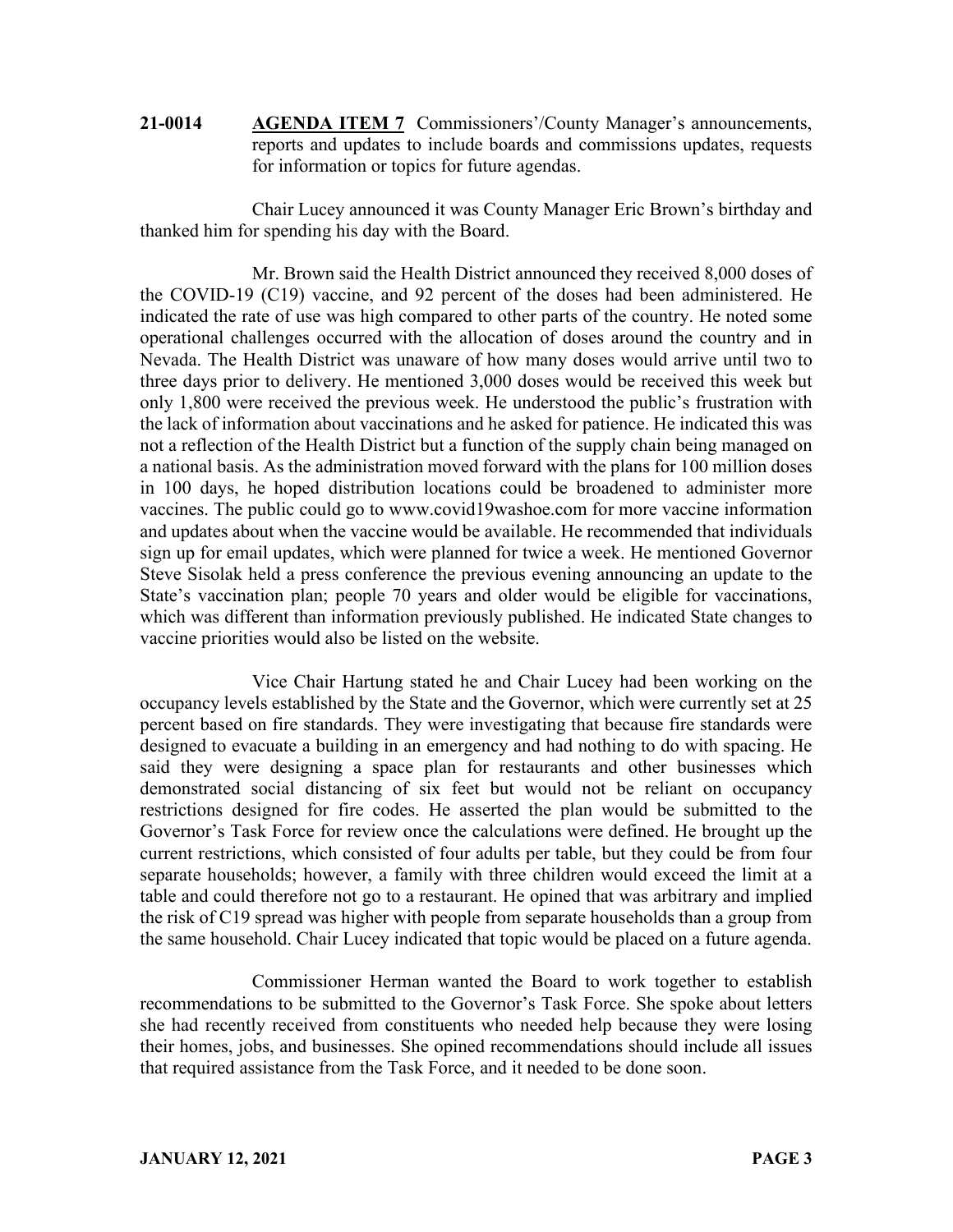Commissioner Hill announced the Martin Luther King Jr. (MLK) holiday was on Monday and it was a great opportunity for community members to get involved with humanitarian causes pushing social justice issues forward. She stated the 35th Annual MLK Interfaith Memorial Service would be held on January 7 at 5:00 p.m.

Commissioner Hill thought a response was needed for the citizens asking for a public meeting. She noted it was being worked on internally as it was important to the community.

Commissioner Jung thanked Chair Lucey, Vice Chair Hartung, and Manager Brown for working to find resolutions to local issues. She indicated they had her full support and urged them to utilize her where needed.

Commissioner Jung noted she attended the Senior Services Advisory Board (SSAB) meeting and encouraged the Commissioners to watch the recorded Zoom video of the meeting. She stated that Board was effective at implementing many alternatives to what they normally would be doing without C19. She was proud of that Board for creating a friendly visitor call program where seniors called other seniors to be a friend, a confidant, or provide resources. She stated the program was 100 percent successful and they had 16 volunteers making calls; more opportunities were available for people to sign up to make calls. She asserted the number one fear of the senior population was not to die, but to be institutionalized. The SSAB was effectively helping seniors by providing an ear to listen, and anyone interested in being a weekly caller was encouraged to reach out to the SSAB. She stated the SSAB had not stopped helping seniors during the social isolation and quarantine but were helping significantly. She credited the leadership of the Human Services Agency (HSA), who empowered callers with data to help make this program a reality. She was proud of the work the SSAB was doing for the senior population.

Vice Chair Hartung asked about a failure in the 911 system that happened weeks prior, noting the Board had not received information about the cause of the failure. He thought it was important to understand how and why the system went down.

Vice Chair Hartung brought up that the Airport Authority had not presented an update in quite some time and wondered if that could be placed on a future agenda. He expressed the importance of knowing what was happening with the airport. Chair Lucey indicated the Airport Authority had a new Chief Executive Officer, and the Chair would work to get a presentation on a future agenda. Vice Chair Hartung mentioned he wanted periodic updates from them. Chair Lucey mentioned Mr. Nat Carasali and Ms. Lisa Gianoli were representatives on the Board and could provide an update.

Commissioner Herman wondered whether presenters could provide a live update or if presentations were restricted only to Zoom. Chair Lucey stated it was the presenter's decision whether to appear in person or on Zoom. Commissioner Herman stated Ms. Lisa Ross from the Bureau of Land Management was scheduled to present an update just before C19 started about their cooperation with the Forest Service, the Sheriff's Office, and the Health District. She stated it was important information due to significant homeless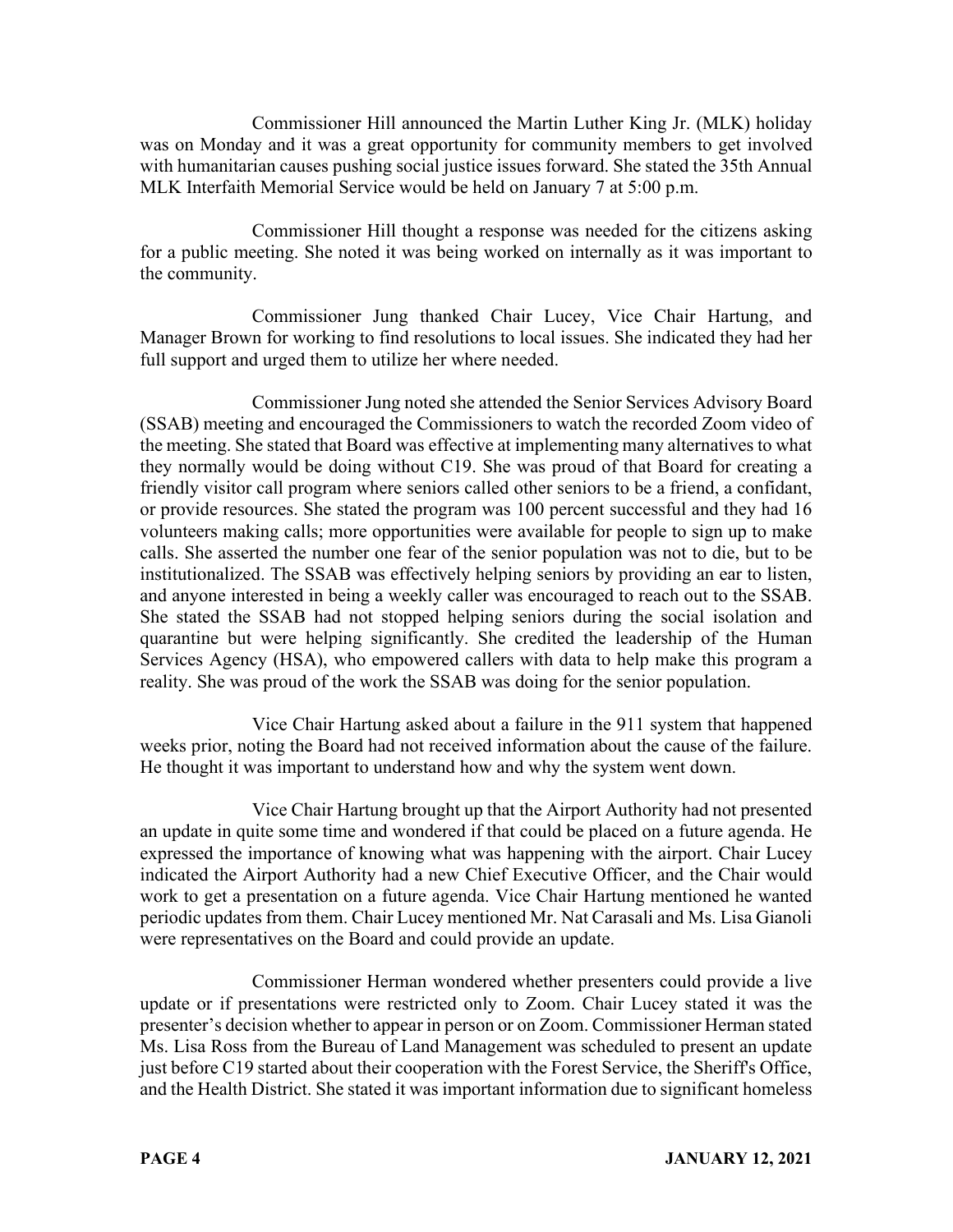issues and people living on other people's property. She said the new Commander from the Sierra Army Depot in Herlong was also scheduled to provide an update. She wanted them both on a future agenda to present in person. Chair Lucey stated he would reach out to them and get them scheduled.

Chair Lucey announced it was National Slavery and Human Trafficking Prevention and Awareness Month. He remarked Washoe County had experienced activity and added Interstate-80 was the largest human trafficking corridor in the country. He noted his support of the awareness and the important role the County played in prevention.

Chair Lucey pointed out this Commission and County supported the HSA team by getting Our Place online this year. HSA Director Amber Howell and her staff found grant money directly through the Governor's Office and the State to help facilitate the rehabilitation of an additional home at Our Place; Building 8B was operational and provided for 10 more families who would no longer have to suffer through the winter cold. He thanked HSA and Community Services Department (CSD) staff who were responsible for the getting the new facility opened so quickly. He hoped it would not be long before the Commissioners could tour the new building and experience the hard work put into it.

Chair Lucey wanted an update from CSD and Assistant County Manager Dave Solaro about wild horses in the Hidden Valley area. He said the horses had been destructive and challenging to deal with, and rules and regulations were in place against feeding the horses within Hidden Valley. He wanted the community to be educated about the regulations.

Chair Lucey asserted every Commissioner had received phone calls about the distribution of vaccines. He indicated the community had concerns that not all doses of the vaccine were being administered. He said the County was currently vaccinating the tier 2 population, but he wanted more information available to the public.

Chair Lucey mentioned libraries reopened on January 11 for in-person pickup and delivery services. He asserted libraries were not just places for people to get books but were more like community centers to many people. He wanted a presentation from Library Director Jeffrey Scott about plans to reopen the libraries to the public. He stated the decision to reopen would come from the Library Board, which was separate from the Board of County Commissioners.

Chair Lucey stated he was personally writing a letter to the Governor, not one representing Washoe County, regarding conversations with constituents that needed to be shared. He noted a discussion could take place with all Commissioners at a future meeting to determine what should be included in a letter from the Board of County Commissioners. His personal letter would go in the mail soon.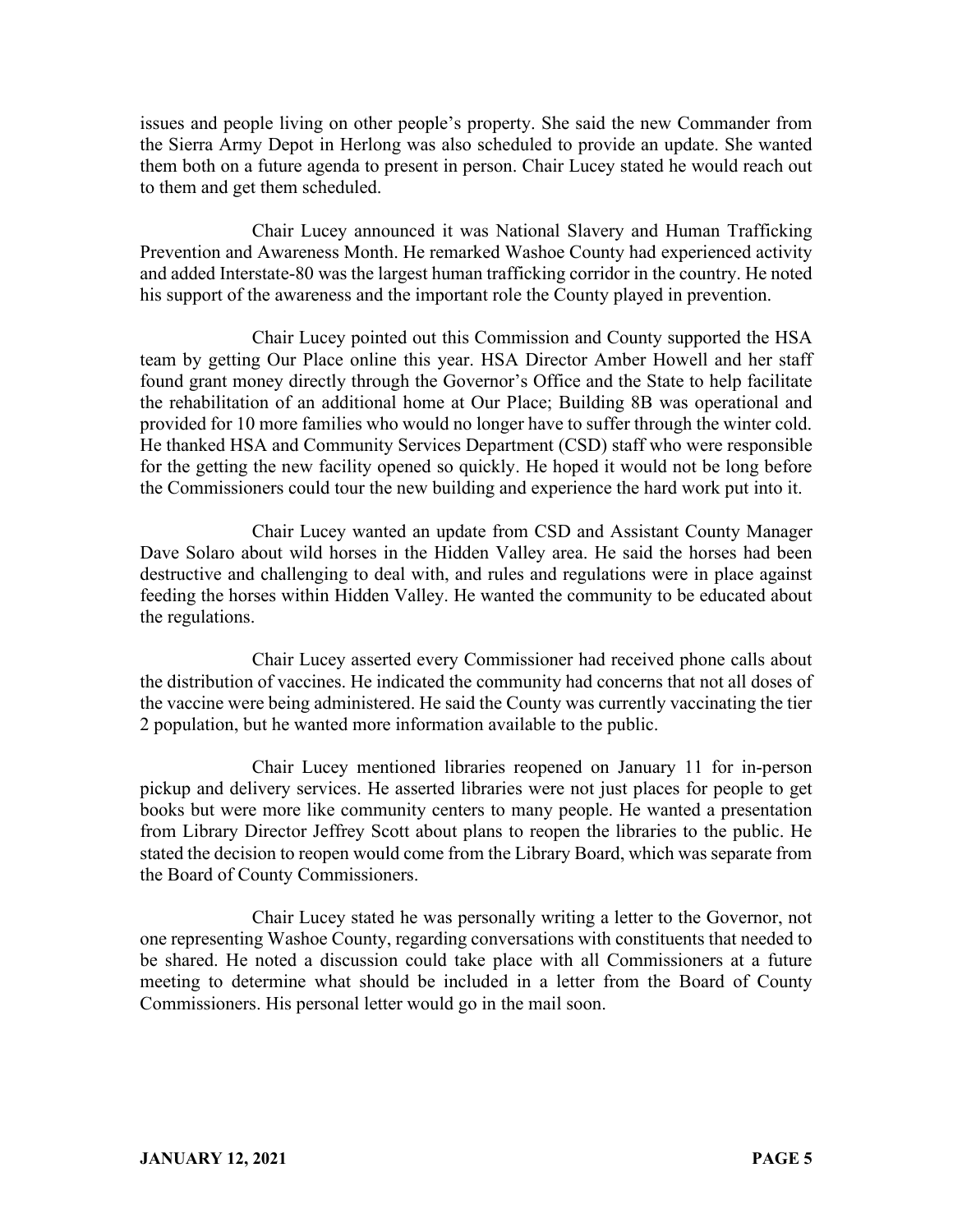**21-0015 AGENDA ITEM 8** Appearance by Amy Cummings, Deputy Executive Director/Director of Planning for the Regional Transportation Commission of Washoe County, to provide a report and update to the Washoe County Commission on the 2050 Regional Transportation Plan (RTP) and allow for discussion and possible recommendations to the plan by Commission members. Manager's Office. (All Commission Districts.)

Director of Planning for the Regional Transportation Commission (RTC) Amy Cummings thanked the Board for the opportunity to provide an update. She conducted a PowerPoint presentation and reviewed slides with the following titles: 2050 Regional Transportation Plan; Guiding Principles; Community-Based Planning; Improving Safety; Integrating Land Use & Economic Prosperity; Promoting Healthy Communities & Sustainability; Other RTP Goals; Roadway Project Preliminary Analysis; Project Evaluation Criteria (2 slides); Multimodal Projects; Preliminary Project Evaluation for Discussion; Freeway Projects under Consideration; New Road Construction Projects Under Consideration; Priorities for the Transit System; FlexRIDE Expansions; RAPID Long Term Vision; Next Steps; and Thank You.

Ms. Cummings explained the 2050 Regional Transportation Plan was an extremely important strategic document for the community. She mentioned an online survey was available at www.rtcwashoe.com until January 14. They hoped a draft of the Regional Plan document would be completed in February for public comment and opportunities for feedback.

Chair Lucey thanked Ms. Cummings for the presentation and said it was always great to hear what the RTC was doing in the community.

Commissioner Jung mentioned a trip she took to the south valleys, saying she was extremely impressed with the Veterans Parkway Connector and how it preserved the nature and beauty of the area. She credited the RTC Board listening to the public for the success of the project. She said the project turned out better than people anticipated, even though it created significant controversy. She thanked Vice Chair Hartung and Chair Lucey for addressing the importance of the O'Brien Pass until the connector was built through Sun Valley, and noted it was consistently used as a shortcut from Spanish Springs to US-395.

Vice Chair Hartung asserted the plan was a living document and not cast in stone. He asked Ms. Cummings to speak briefly about the document's consideration of the changing dynamics in the region. Ms. Cummings admitted that was an important point. The plan was updated every four years as required by the United States Department of Transportation to ensure the current needs of the community were being met. She noted the plan would be updated again in two years. She remarked the plan should be familiar to most people, but additions and modifications continued to be made as needed.

Vice Chair Hartung expressed concern about the connector between US-395 and Pyramid Highway. He opined it was a huge expense that could be spent upgrading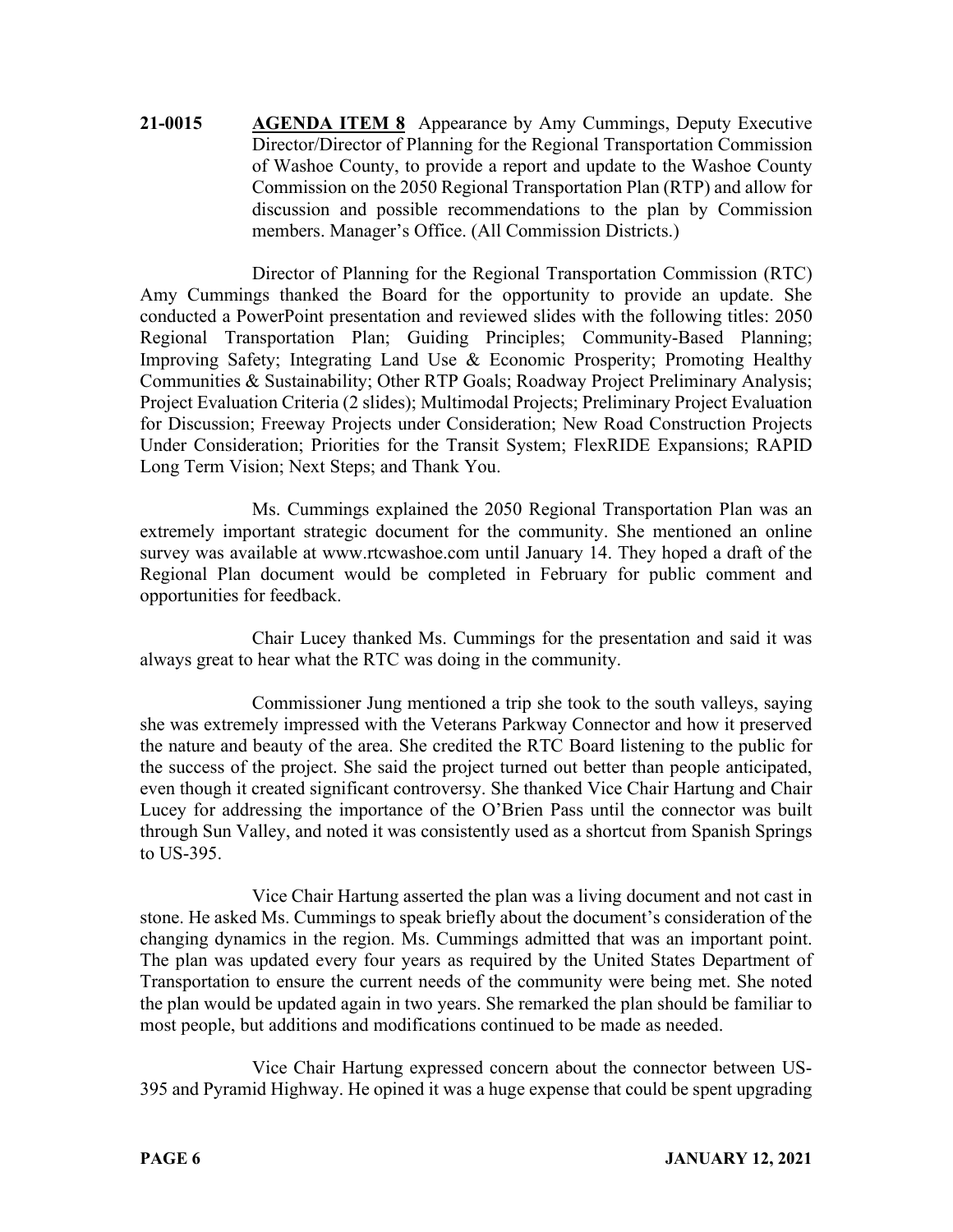Pyramid Highway and updating side roads. Eagle Canyon Drive was in desperate need of widening all the way to the top of the valley. He wanted the complete streets program updated to allow municipalities to work on improvements in specific neighborhoods. He asserted residents in those neighborhoods paid gas tax and were concerned about speeding and other dangerous issues. He hoped for a more robust safety program to be encompassed under the complete streets program. He thanked Ms. Cummings for the much-needed upgrade on the south end of Pyramid Highway to Golden Valley. He thought that project would dramatically decrease traffic flows on Disc Drive and Los Altos Parkway.

Chair Lucey thanked Ms. Cummings for the hard work she put into the Regional Transit Plan and agreed with Vice Chair Hartung that it was a living document that changed as the community grew. He wondered about the traffic in the north valleys and thought it was a priority to focus on how to safely connect the communities. He commented it was challenging to work with the Nevada Department of Transportation (NDOT) to address connecting the north valleys to I-580 and how the interchange would work. One of the focuses for the County was the Spaghetti Bowl and I-580 project improvements. He wanted to continue work between Washoe County, RTC, and NDOT to address issues on Mt. Rose Highway as lake traffic grew. He stated new housing communities in south Reno and access to new roads would also need to be addressed. He noted Ms. Cummings and RTC Executive Director Bill Thomas were addressing those concerns with NDOT. He thanked Ms. Cummings for all her efforts and expressed appreciation for the presentation.

There was no public comment or action taken on this item.

**21-0016 AGENDA ITEM 9** Appearance by Dee Schafer-Whitten, Co-Founder Soulful Seeds, to provide a presentation on Soulful Seeds - Our Place Community Garden update.

Soulful Seeds Co-Founder Dee Schafer-Whitten noted she and her husband Earstin Whitten were the founders of Soulful Seeds, and it was her husband's vision to teach those less fortunate how to become self-sufficient. She conducted a PowerPoint presentation, a copy of which was placed on file with the Clerk, and reviewed slides with the following titles: One Man's Vision; For the Purpose of this Presentation; Stay Focused – Getting Things Done (2 slides); Pillar 2; Project Cost Overview; Key Players/Supporters; Project Costs Projected Costs (2 slides); Staffing; Total; What's Next; When Our Community Comes Together Nothing Can Stop Us (2 slides); Grateful For Our Horseshoe Club Members and Individual Donors; We've come full circle; and Thank you.

Chair Lucey thanked Ms. Schafer-Whitten for the presentation and Soulful Seeds' thoughtful work in the community. He thought their dedication to this community was tremendous. He expressed excitement about the potential of the community garden at Our Place and how it would benefit so many people. He said things were coming together.

Commissioner Hill was impressed with the work Ms. Schafer-Whitten and Mr. Whitten had done with Our Place and that they were doing it because they believed in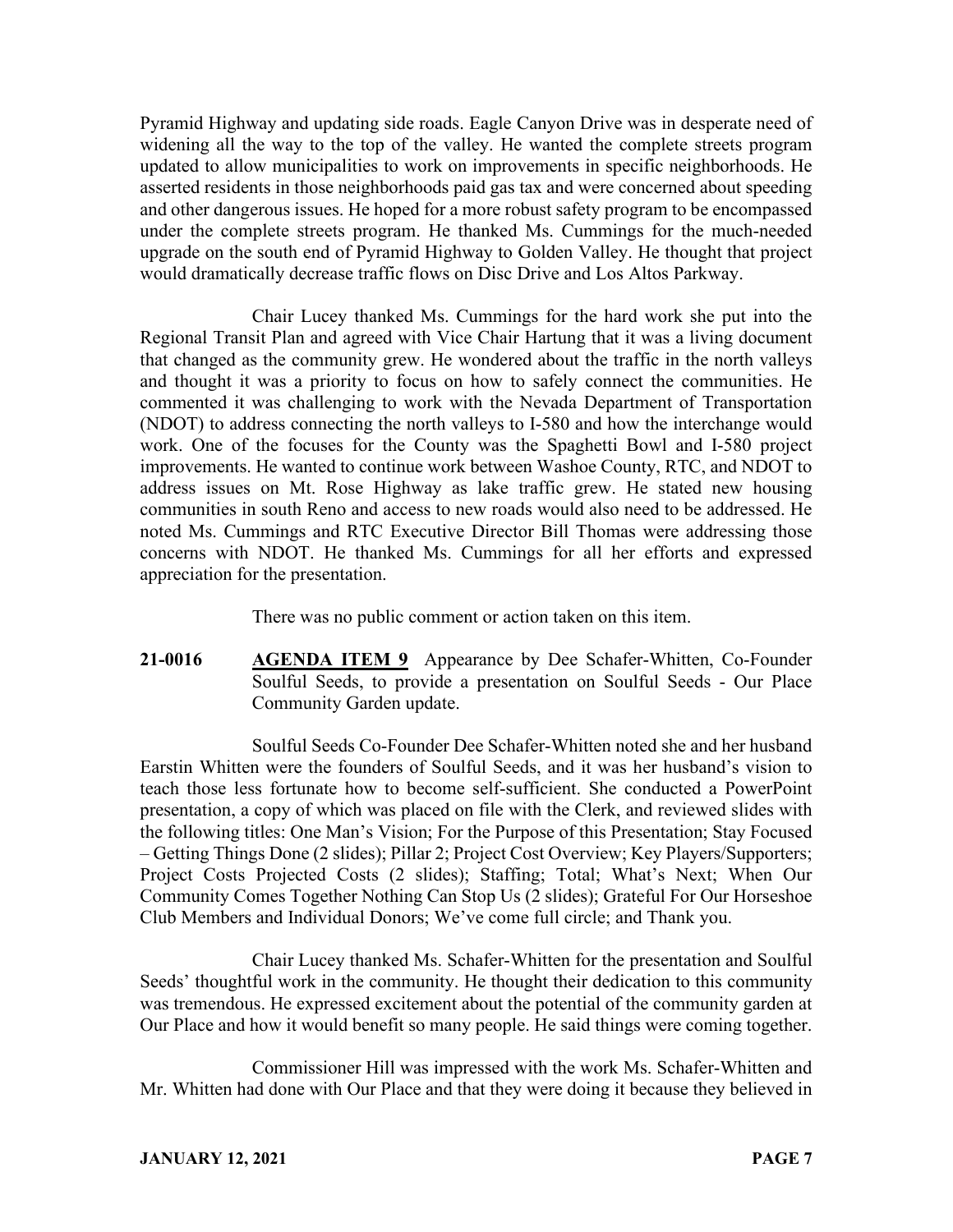the mission. She said she could not believe Ms. Schafer-Whitten was not coming the Board of County Commissioners asking for \$500,000. She said the work they were doing was very admirable, and she committed to sign up for the Horseshoe Club. She thought more of the community should get involved with this project, expressing how rewarding it was to plant a garden and have fresh food. She thanked them for being part of the holistic approach and supporting the community.

Vice Chair Hartung thanked Ms. Schafer-Whitten for the presentation and expressed appreciation for the hard work she and Mr. Whitten put into this project. He remarked it was truly an amazing project. He praised the Truckee Meadows Water Authority for the hard work of their staff and for being a great partner in the community. He looked forward to seeing fresh vegetables from the garden during harvest time and expressed interest in taking a tour of the project. He commented it was an important and wonderful program. Ms. Schafer-Whitten said she would plan a groundbreaking ceremony with the Commissioners when the time was right.

Commissioner Jung expressed appreciation for this project and the importance of their partnership with Our Place. She asserted they had her support and to let her know if there was anything she could do to help. Ms. Schafer-Whitten thanked Commissioner Jung and said she would let her know.

Vice Chair Hartung thanked Ms. Schafer-Whitten for the acknowledgement of Assistant County Manager Kate Thomas, Human Services Agency (HSA) Director Amber Howell, and HSA Coordinator Kim Schweickert for the significant roles they played in this project. He was impressed by how quickly the project came to life.

Chair Lucey congratulated Ms. Schafer-Whitten and thanked Soulful Seeds for doing such an important job in the community.

County Clerk Jan Galassini indicated three emails expressing support were received from Mr. Jerald Espinosa, Ms. Marilyn Class, and Ms. Wendy Wigglesworth; they would be placed on the record.

There was no action taken on this item.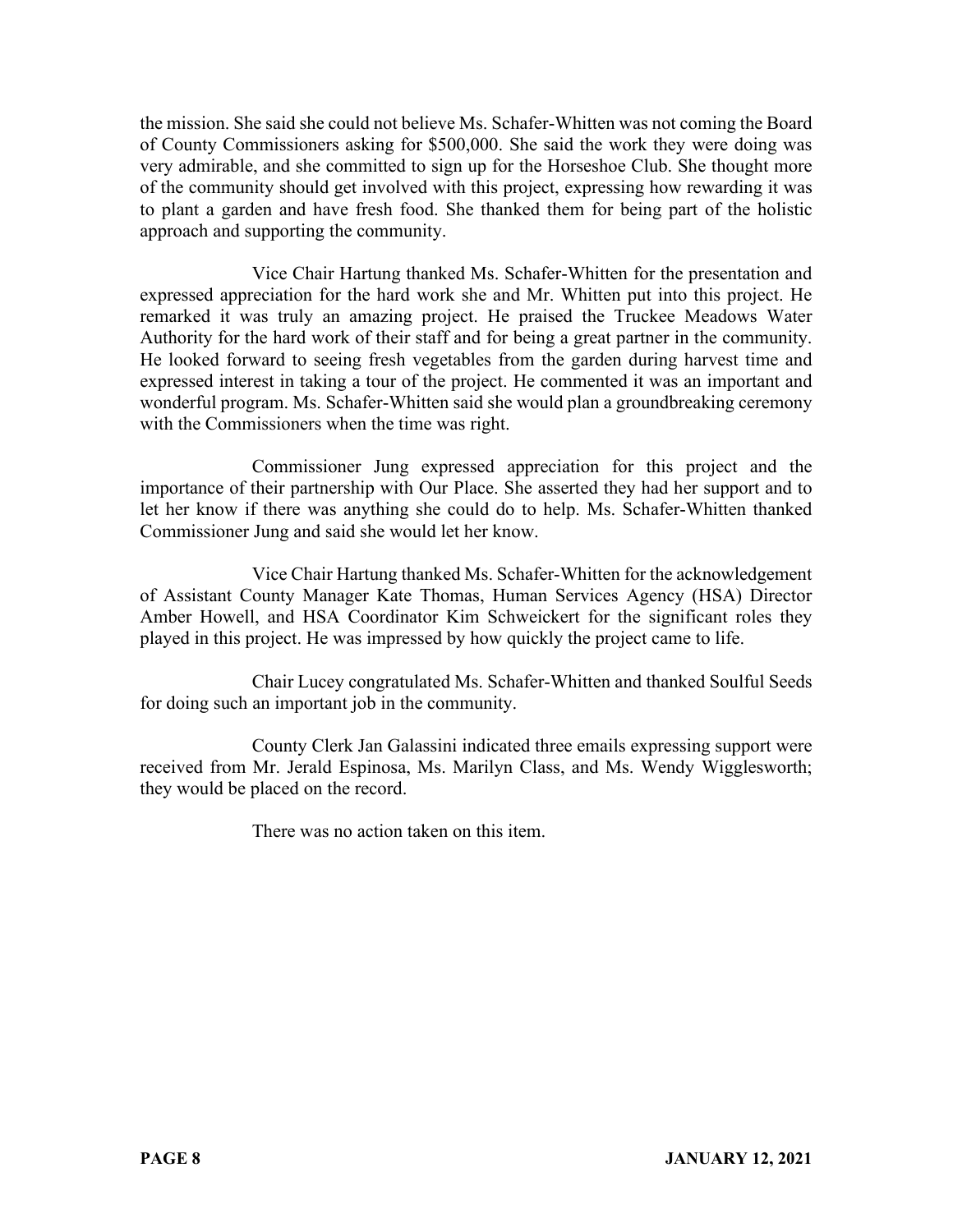**21-0017 AGENDA ITEM 10** Recommendation to acknowledge receipt of the Washoe County Comprehensive Annual Financial Report (CAFR), auditor's report, and report on internal control for the fiscal year ended June 30, 2020 as presented; approve the re-appropriation of [\$24,935,323] for the fiscal year 2021 budget, consisting of [\$5,010,275] for purchase order encumbrances committed in fiscal year 2020 and [\$19,925,048] for spending of restricted contributions and fees; and, authorize the Comptroller to proceed with distribution of the CAFR for public record, as required by law. Comptroller. (All Commission Districts.)

Comptroller Cathy Hill thanked Eide Bailly Senior Audit Associate Kurt Schlicker and Engagement Partner Tamara Miramontes for the audit performed on the last fiscal year. She commended Accounting Managers Bob Andrews and Russ Morgan along with the accounting team for their participation in the preparation of the CAFR.

Ms. Hill stated the County's accounting was complex, more so than other agencies. The CAFR accounted for 9 funds requiring property tax revenues, 22 governmental fund types, and multiple proprietary funds. She stated the focus was on the General Fund as it was the main fund for the County. Total tax revenues came in 1.02 percent higher than anticipated, total revenue for the General Fund was higher than budgeted by .845 percent, and total general fund expenditures were lower than budgeted by approximately 4 percent. She asserted measures taken by the County at the onset of the pandemic included the creation of a financial review committee and the act of limiting the reappropriation of funds for purchase orders continuing into Fiscal Year 2021. She stated the proactive steps resulted in an increase in the unassigned general fund balance of \$1.6 million, or 2.49 percent, and the restricted fund balance increased by approximately \$23 million. The total net position of the County for governmental activities decreased by \$10.6 million, which was driven by the COVID-19 pandemic and the proposed Incline Village property settlement. She said the unrestricted net position resulted in a negative \$581 million balance, which was directly associated with the County's long-term liabilities such as the Public Employees' Retirement System. She commented the notes and required supplemental information included as part of the CAFR were a good resource that offered explanations about the County's activity the previous fiscal year.

Ms. Miramontes stated Eide Bailly issued three reports for the June 30, 2020 audit. The first report reviewed the basic financial statements as well as expenditures of federal awards, and in it they issued an unmodified opinion that the financial statements were materially correct as presented and users could rely on them. She indicated the second report was in accordance with government auditing standards, also known as the Yellow Book. She noted this report discussed internal controls as well as material compliance with laws and regulations. Anything they determined to be an internal control over financial reporting that was either a significant deficiency or a material weakness that worried the Commission would be pointed out in that report. She noted one item was identified as an internal control deficiency in that report. She stated they did not identify any matters as materially noncompliant with any laws or regulations. The third report was issued in accordance with uniform guidance, and that report specifically discussed federal money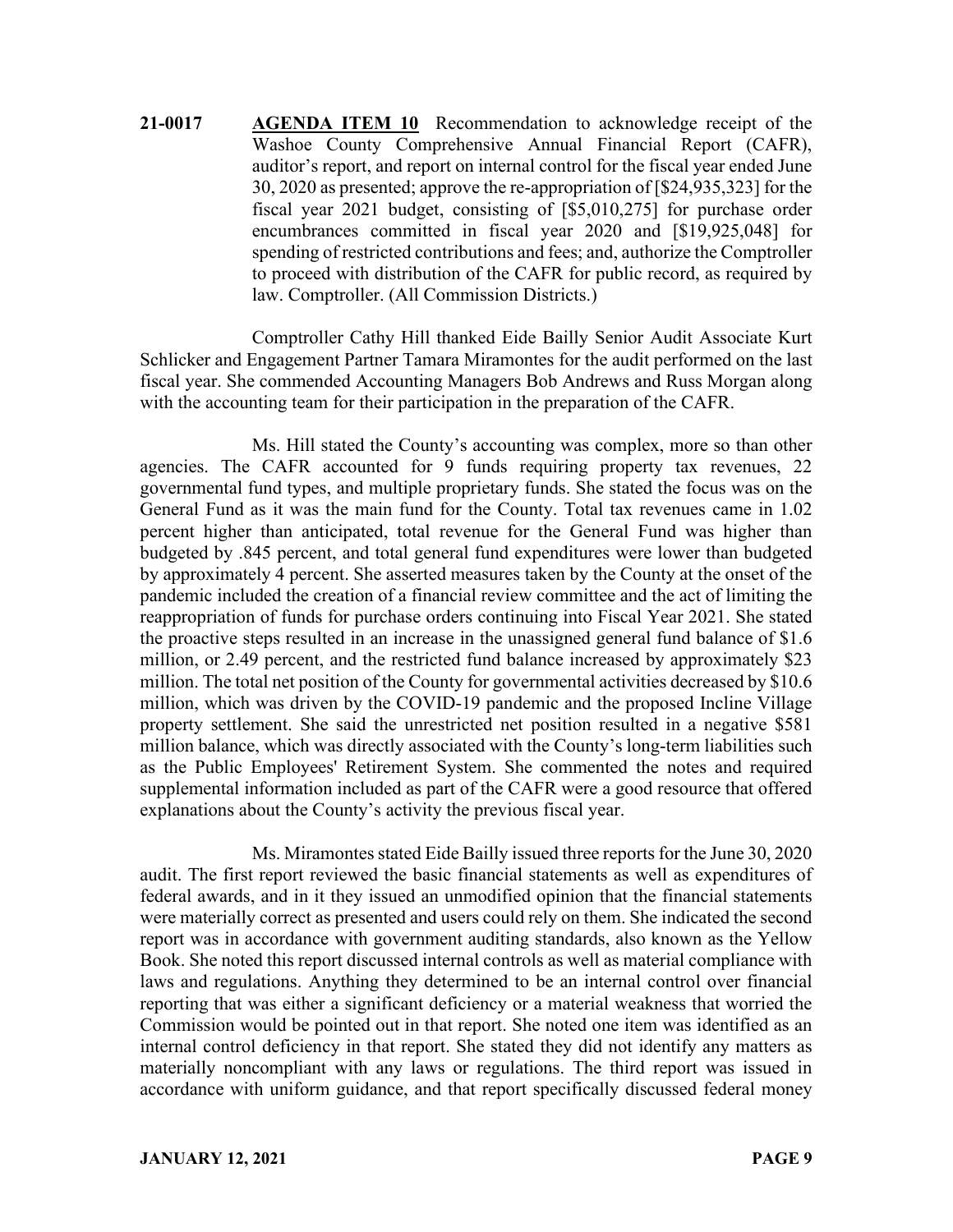and major programs. They determined the major programs they would be reviewing, provided opinion on compliance for those specific programs, and discussed internal control over the compliance with those programs. They issued an unmodified opinion for all programs except for the Crime Victim Assistance Program, for which they issued a qualifying opinion. She stated nine findings identified were internal controlled deficiencies; six were identified as material weaknesses in internal control and three were significant deficiencies in internal control. She commented details of the findings could be discussed if the Board wished, but she said they would meet with the Audit Committee soon to discuss them.

Vice Chair Hartung wondered whether the outcome of the accounting would change due to the material weaknesses found. Ms. Miramontes replied some resulted in audit adjustments, which were made to ensure the financials were correct.

There was no response to the call for public comment.

On motion by Vice Chair Hartung, seconded by Commissioner Herman, which motion duly carried on a 5-0 vote, it was ordered that Agenda Item 10 be acknowledged, approved, and authorized.

# **CONSENT AGENDA ITEMS** – **11A THROUGH 11I**

- **21-0018 11A** Approval of minutes for the Board of County Commissioners' regular meeting of December 8. Clerk. (All Commission Districts.)
- **21-0019 11B** Recommendation to 1) approve roll change requests, pursuant to NRS 361.765 and/or NRS 361.768, for errors discovered on the 2017/2018, 2018/2019, 2019/2020 and 2020/2021 secured and unsecured tax rolls 2) authorize Chair to execute the changes described in Exhibits A and B and 3) direct the Washoe County Treasurer to correct the error(s). [cumulative amount of decrease to all taxing entities \$61,954.67]. Assessor. (Commission Districts 1, 2, 4, 5.)
- **21-0020 11C** Recommendation to approve a Cancellation Agreement and associated Water Rights Deed to terminate a Water Sale Agreement between Washoe County and Penegor's JJ Trust Dated April 24, 2017, Michael Johnson and John Hartigan, successor Co-Trustees, said trust being the successor in interest to Wade M. Penegor, deceased, and re-convey 0.56 acre-feet of water rights from Washoe County to Michael Johnson and John Hartigan, Co-Trustees of The Penegor's JJ Trust Dated April 24, 2017, said Trust being the successor in interest to Wade M. Penegor, Deceased. Community Services. (Commission District 2.)
- **21-0021 11D** Recommendation to accept a Justice Assistance Grant (JAG) to the District Attorney's Office in the amount of [\$50,000; no match required], from the U.S. Department of Justice, Office of Criminal Justice Assistance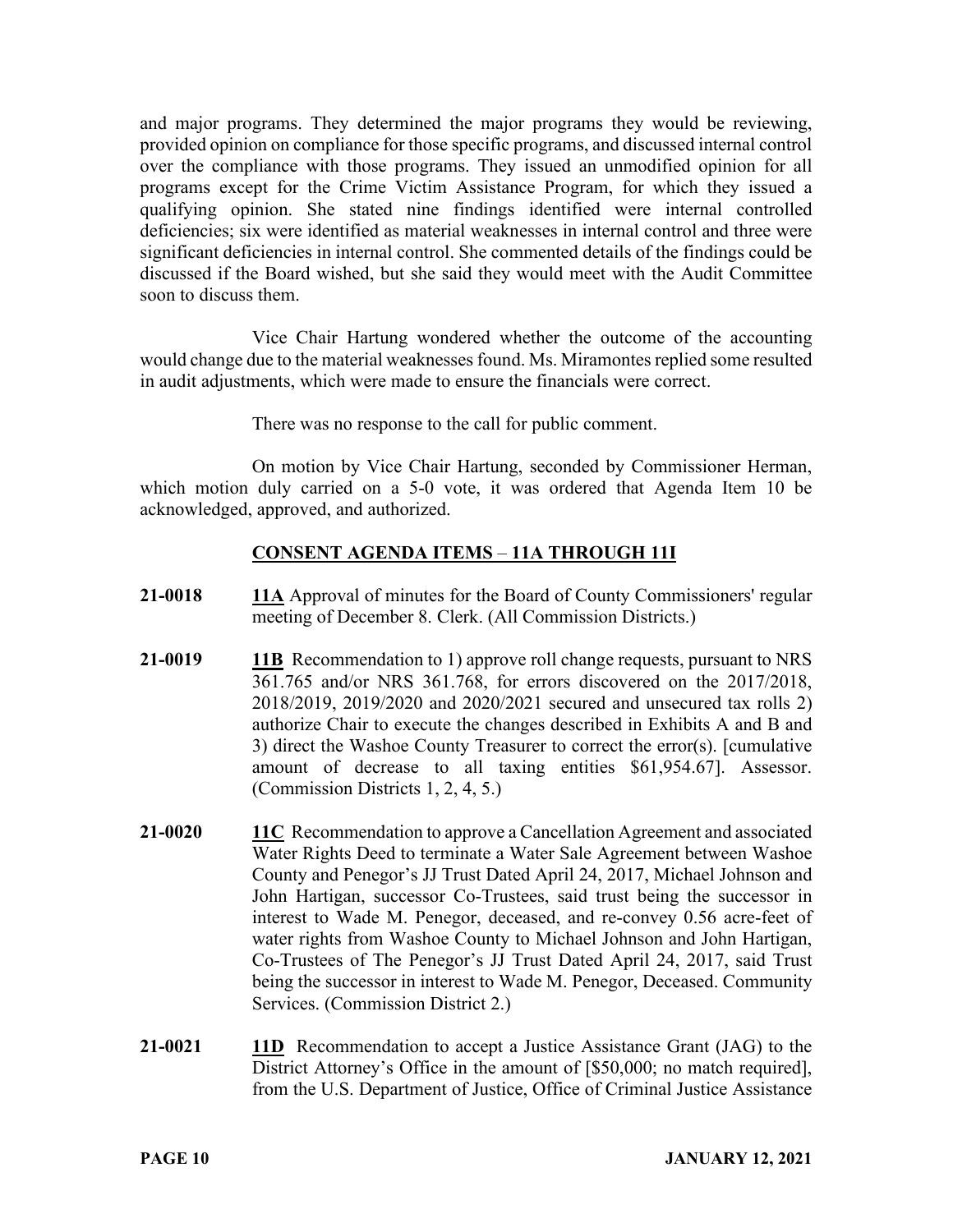via the State of Nevada, Department of Public Safety, Office of Criminal Justice Assistance and direct Human Resources to create two intermittent hourly Investigative Assistant positions, as approved by the Job Evaluation Committee, to coordinate victim services retroactively from January 1, 2021 through December 31, 2021, and direct the Comptroller to make the necessary budget amendments and retroactively authorize the District Attorney or his designees to sign the grant agreement. District Attorney. (All Commission Districts.)

- **21-0022 11E1** Recommendation to reappoint one attorney member and one nonattorney member to the Law Library Board of Trustees. It is recommended that Michael Kattelman serve as an attorney member for a two-year term expiring on January 31, 2023, and Kathi Lutsch serve as a non-attorney member for a two-year term expiring January 31, 2023. Candidates will satisfy the attorney position and non-attorney position required for the Law Library Board of Trustees. District Court. (All Commission Districts.)
- **21-0023 11E2** Recommendation that the Board of County Commissioners review and acknowledge receipt of the Washoe County Law Library Annual Report 2020. District Court. (All Commission Districts.)
- **21-0024 11F1** Recommendation to approve the reclassification of Juvenile Services Probation Officer II positions to Juvenile Services Probation Officer III positions to allow for the inclusion of the Juvenile Services Probation Officer III into the flexibly staffed series as reviewed and approved by the Job Evaluation Committee, and authorize Human Resources to make the necessary changes. [Net annual savings is estimated at \$30,585] Human Resources. (All Commission Districts.)
- **21-0025 11F2** Recommendation to approve reclassification requests of a vacant Department Systems Specialist, pay grade KL, to Program Assistant, pay grade K (Sheriff's Office), and a vacant Administrative Assistant II, pay grade L, to an Administrative Assistant I, pay grade K (Juvenile Services), as evaluated by the Job Evaluation Committee; and authorize Human Resources to make the necessary changes. [Net annual savings is estimated at \$13,212] Human Resources. (All Commission Districts.)
- **21-0026 11F3** Recommendation to approve the creation of a pooled position for intermittent hourly Investigative Assistants within the District Attorney's Office, as evaluated by the Job Evaluation Committee (JEC), funded by existing departmental budget, in the approximate annual amount of \$112,000; and authorize Human Resources to create the pooled intermittent hourly Investigative Assistant position. District Attorney. (All Commission Districts.)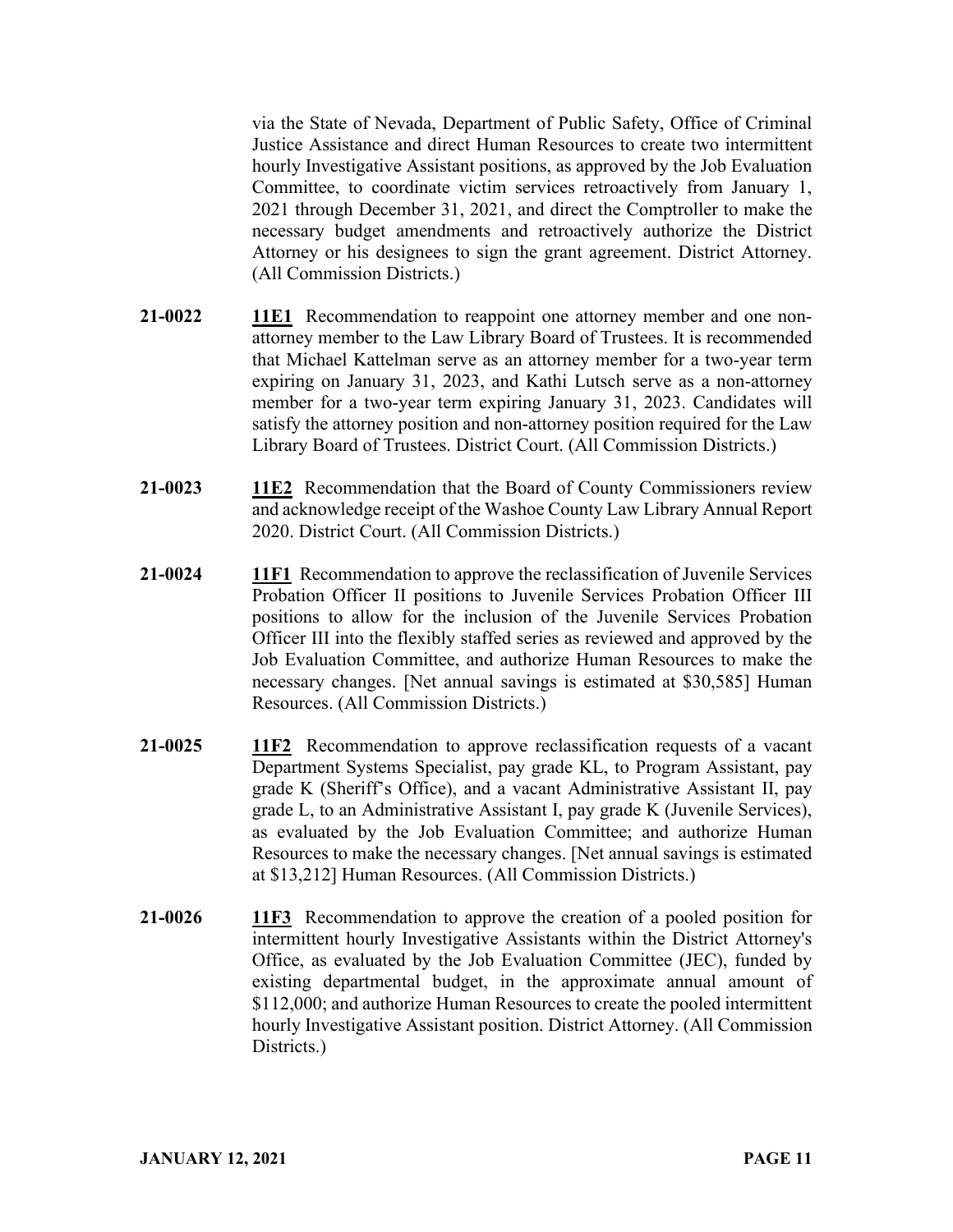- **21-0027 11G1** Confirm appointment of Behzad Zamanian as Chief Information Officer, Technology Services, effective February 1, 2021 and set starting annual salary at \$160,014.40. Manager's Office. (All Commission Districts.)
- **21-0028 11G2** Recommendation to appoint Dennis George as a regular member to serve on the Washoe County Board of Equalization with a term to expire June 30, 2024. Manager's Office. (All Commission Districts.)
- **21-0029 11H1** Recommendation to approve a pass through grant award from the State of Nevada Department of Public Safety, Office of Criminal Justice Assistance 2020 Paul Coverdell Forensic Science Improvement (FSI), Project No. 20-FSI-04 for [\$77,353.00, no County match requirement] to provide for continued education, training for staff members, associated travel and Opioid analysis supplies in the Forensic Science Division for the retroactive grant period of January 1, 2021 through December 31, 2021 and if approved, authorize Sheriff Balaam to execute grant award documents and direct Comptroller's Office to make necessary budget amendments. Sheriff. (All Commission Districts.)
- **21-0030 11H2** Recommendation to approve the 2020 Justice Assistance Grant (JAG) Program Award (2020-DJ-BX-0494), Office of Justice Programs, Bureau of Justice Assistance through the City of Reno, Reno Police Department [\$64,502.40, no County match required] for purchase of Law Enforcement equipment, Law Enforcement related training and travel inclusive of non-county personnel training and travel for the retroactive grant term of October 1, 2019 - September 30, 2023 and if approved, authorize the Sheriff Darin Balaam to sign all award documents and direct the Comptroller's Office to make the necessary budget amendments. Sheriff. (All Commission Districts.)
- **21-0031 11I** Recommendation to approve the acceptance of the subgrant award from the Office of the Secretary of State in the amount of [\$2,995.00] for the purpose of reimbursing Washoe County for the cost of additional equipment needed for the Washoe County Registrar of Voters to participate in a risklimiting audit (RLA) pilot program as mandated in Senate Bill 123 (SB 123) in the 2019 Legislative Session (NRS 293.394). No match required. The subaward period is retroactive 8/15/2020 through 12/31/2020. If approved, direct the Comptroller's Office to make the necessary budget amendments. Registrar of Voters. (All Commission Districts.)

Commissioner Hill noted she had questions about Consent Agenda Item 11H2, but it did not need to be pulled from the Consent Agenda. She stated she spoke to Sheriff Darin Balaam about this item the previous day and he indicated this grant was for Special Weapons and Tactics (SWAT). She wondered whether that was correct. Via the Zoom app, Undersheriff Wayne Yarbrough replied the grant was not uniquely for SWAT.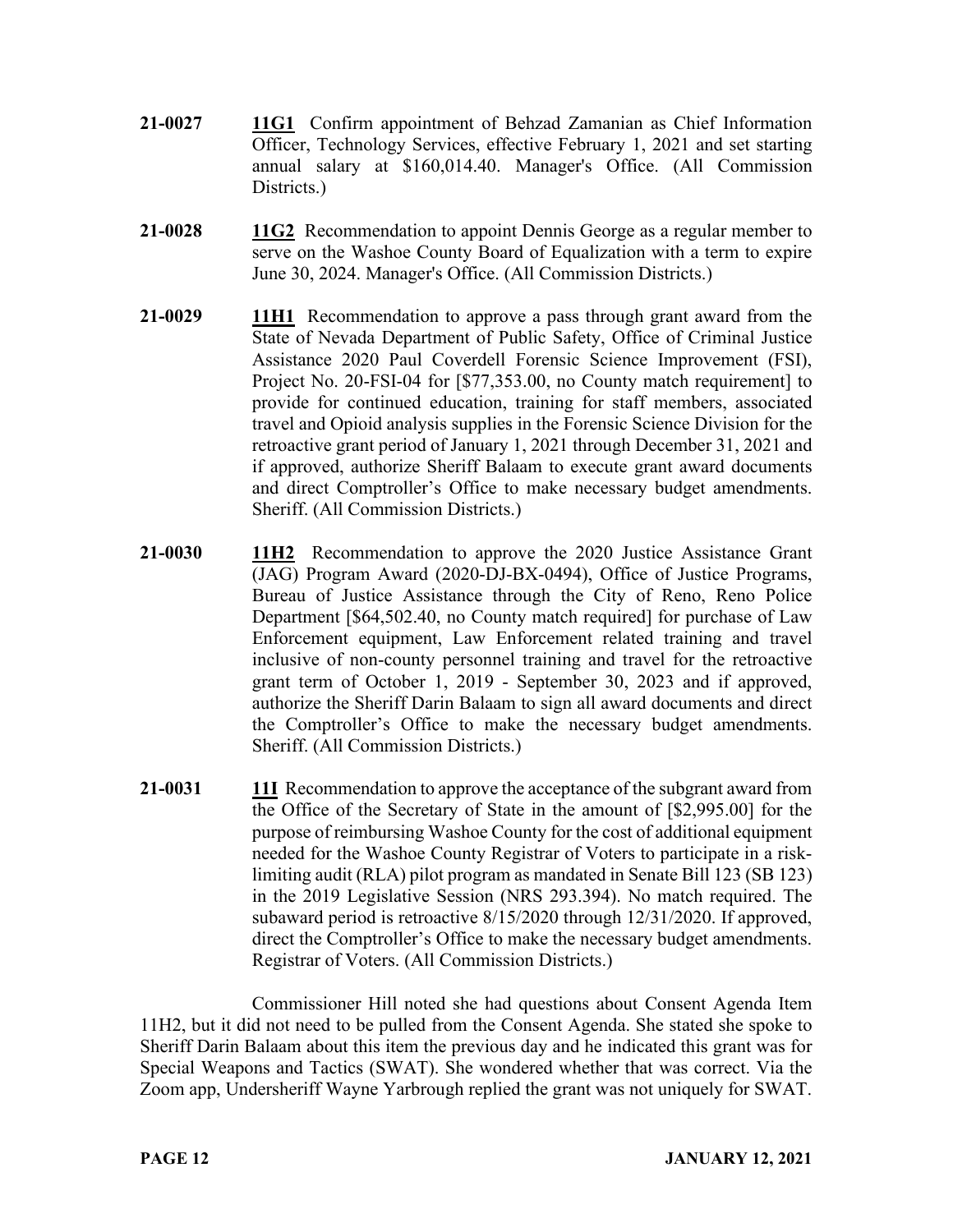The City of Reno applied for this grant for the region, and it was divided 2/5ths to the Reno Police Department, 2/5ths to the Washoe County Sheriff's Office, and 1/5th to the Sparks Police Department. He explained it was for training, travel, and equipment, and it varied upon the current need. He said the most recent purchase from this grant was for SWAT items such as riot shields and other related equipment to address shortfalls when they encountered civil unrest in downtown Reno. The grant funds had also been used, for example, to send any detectives involved with children to train on how to interact with them in specific cases such as sexual abuse cases. The funds could be used for training and equipment needs, and he noted they had approximately \$147,000 dedicated to training, which equated to less than \$200 per officer. He stated the required training exhausted that budget, and other funds had to be used to cover it.

Commissioner Hill requested more detail in future staff reports, but thanked Undersheriff Yarbrough for the information.

There was no public comment on the Consent Agenda Items listed above.

On motion by Vice Chair Hartung, seconded by Commissioner Herman, which motion duly carried on a 5-0 vote, it was ordered that Consent Agenda Items 11A through 11I be approved.

# **BLOCK VOTE – 12, 14, 15, 16, 17, 18, 19, and 20**

**21-0032 AGENDA ITEM 12** Recommendation to: 1) accept a Nevada Division of Forestry subgrant award using FY18 Landscape Scale Restoration funds for the "Washoe County Parks and Open Space Weed Management and Revegetation" project [in the amount of \$100,000 with a Washoe County cash/in-kind match in the amount of \$100,000]; and 2) approve the Notice of Subgrant Award with a grant period from the date of full execution through June 30, 2023; and 3) authorize the Assistant County Manager [Dave Solaro] to sign the Notice of Subgrant Award and any subsequent documents related to the grant on behalf of the County; and 4) direct the Comptroller's Office to make the necessary budget amendments. Community Services. (All Commission Districts.)

There was no response to the call for public comment.

On motion by Vice Chair Hartung, seconded by Commissioner Hill, which motion duly carried on a 5-0 vote, it was ordered that Agenda Item 12 be accepted, approved, authorized, and directed.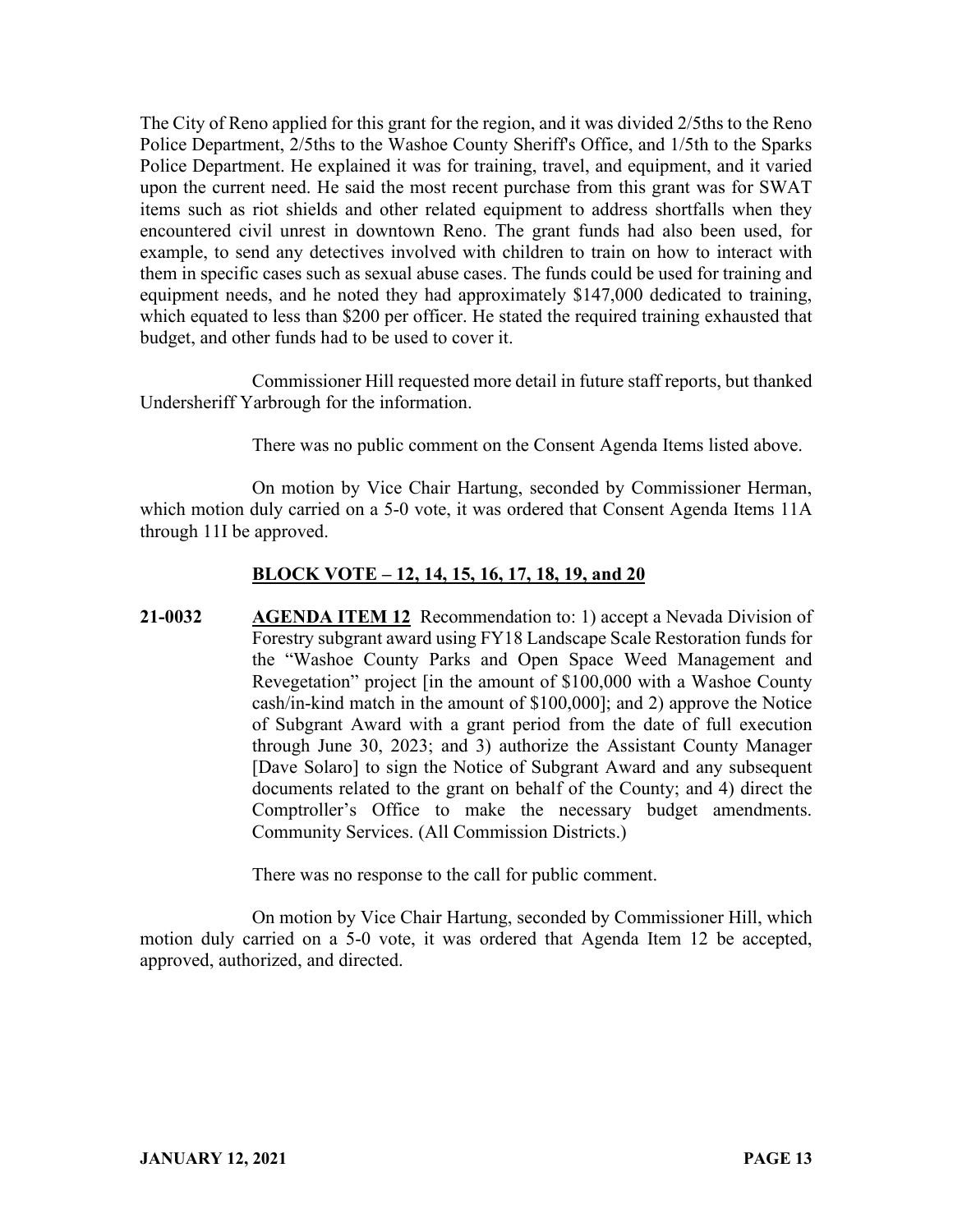**21-0033 AGENDA ITEM 14** Recommendation to approve the Agreement for Professional Consulting Services between Washoe County and HDR Engineering for the Phase 1 - Steamboat Irrigation Ditch Evaluation to provide engineering analysis and recommendations to address flood impacts associated with the Steamboat Irrigation Ditch [at a cost of \$169,576 which will be 100% reimbursed for a net-zero fiscal impact]. Community Services. (All Commission Districts.)

There was no response to the call for public comment.

On motion by Vice Chair Hartung, seconded by Commissioner Hill, which motion duly carried on a 5-0 vote, it was ordered that Agenda Item 14 be approved.

**21-0034 AGENDA ITEM 15** Recommendation to retroactively approve the Interlocal Agreement between Washoe County Health District and Board of Regents, NSHE on behalf of the University of Nevada Reno Nevada Public Health Training Center in the [approximate amount of \$2,872,558.98] effective December 31, 2020 through June 30, 2021 with the option for 2 additional six-month renewals, to recruit and maintain a team of identified positions and provide administrative support and oversite of employees to assist the Health District's COVID response; and authorize the District Health Officer to execute the agreement on behalf of the Board Chair. Health District. (All Commission Districts.)

There was no response to the call for public comment.

On motion by Vice Chair Hartung, seconded by Commissioner Hill, which motion duly carried on a 5-0 vote, it was ordered that Agenda Item 15 be approved and authorized. The Interlocal Agreement for same is attached hereto and made a part of the minutes thereof.

**21-0035 AGENDA ITEM 16** Recommendation to approve the attached resolution to augment the Capital Improvements Fund in the amount of [\$2,422,385.77], and the Parks Capital Projects Fund in the amount of [\$1,325,523.25] to increase expenditure authority for capital projects for fiscal year 2021; approve unbudgeted transfers in the amount of [\$2,484,234.77] to support the completion of Our Place; and direct the Comptroller to make the appropriate budget amendments and unbudgeted transfers. Manager's Office. (All Commission Districts.)

There was no response to the call for public comment.

On motion by Vice Chair Hartung, seconded by Commissioner Hill, which motion duly carried on a 5-0 vote, it was ordered that Agenda Item 16 be approved and directed. The Resolution for same is attached hereto and made a part of the minutes thereof.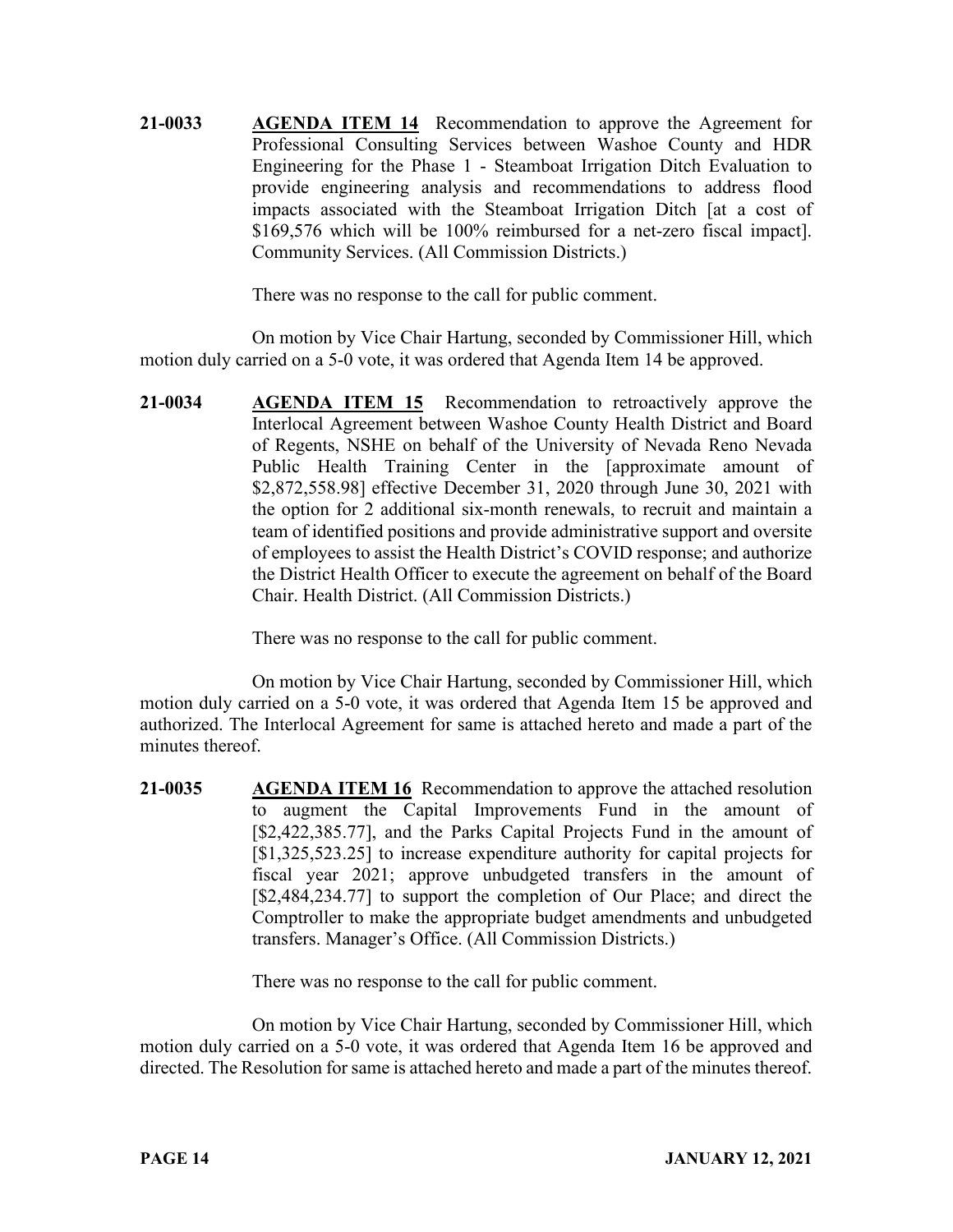**21-0036 AGENDA ITEM 17** Recommendation to approve the sole source exemption and purchase of consumables from Life Technologies at an approximate cost not to exceed [\$400,000.00] annually for the retroactive term of July 1, 2020 to June 30, 2021 for the purchase of consumables for the Forensic Science Division to use in the DNA section. Sheriff's Office. (All Commission Districts.)

There was no response to the call for public comment.

On motion by Vice Chair Hartung, seconded by Commissioner Hill, which motion duly carried on a 5-0 vote, it was ordered that Agenda Item 17 be approved.

**21-0037 AGENDA ITEM 18** Recommendation to approve Amendment #3 to the contract currently awarded to Reno Initiative for Shelter and Equality (RISE) (awarded Request for Proposal (RFP) #3130-20) for Facility Operator of Our Place Women and Family Shelter on the Our Place campus to: (1) authorize an increase in the amount of [\$150,000] retroactive for the term of December 31, 2020 through June 30, 2021 for contract amount not to exceed [\$2,253,333] to support additional RISE staffing needed in Building 8B on the Washoe County Human Services Agency's Our Place Campus, (2) authorize an increase of [\$300,000] to the four (4) renewal periods for a contract amount not to exceed [\$2,120,000] to support additional RISE staffing needed in Building 8B on the Washoe County Human Services Agency's Our Place Campus, and if approved, authorize the Purchasing and Contracts Manager to execute the amendment and revise the Purchase Order. Human Services Agency. (All Commission Districts.)

Chair Lucey commented that Building 8B would open with help from the State and the Human Services Agency. He thanked the people at the Reno Initiative for Shelter and Equality for running the campus, saying they were a tremendous benefit to Our Place.

There was no response to the call for public comment.

On motion by Vice Chair Hartung, seconded by Commissioner Hill, which motion duly carried on a 5-0 vote, it was ordered that Agenda Item 18 be approved and authorized.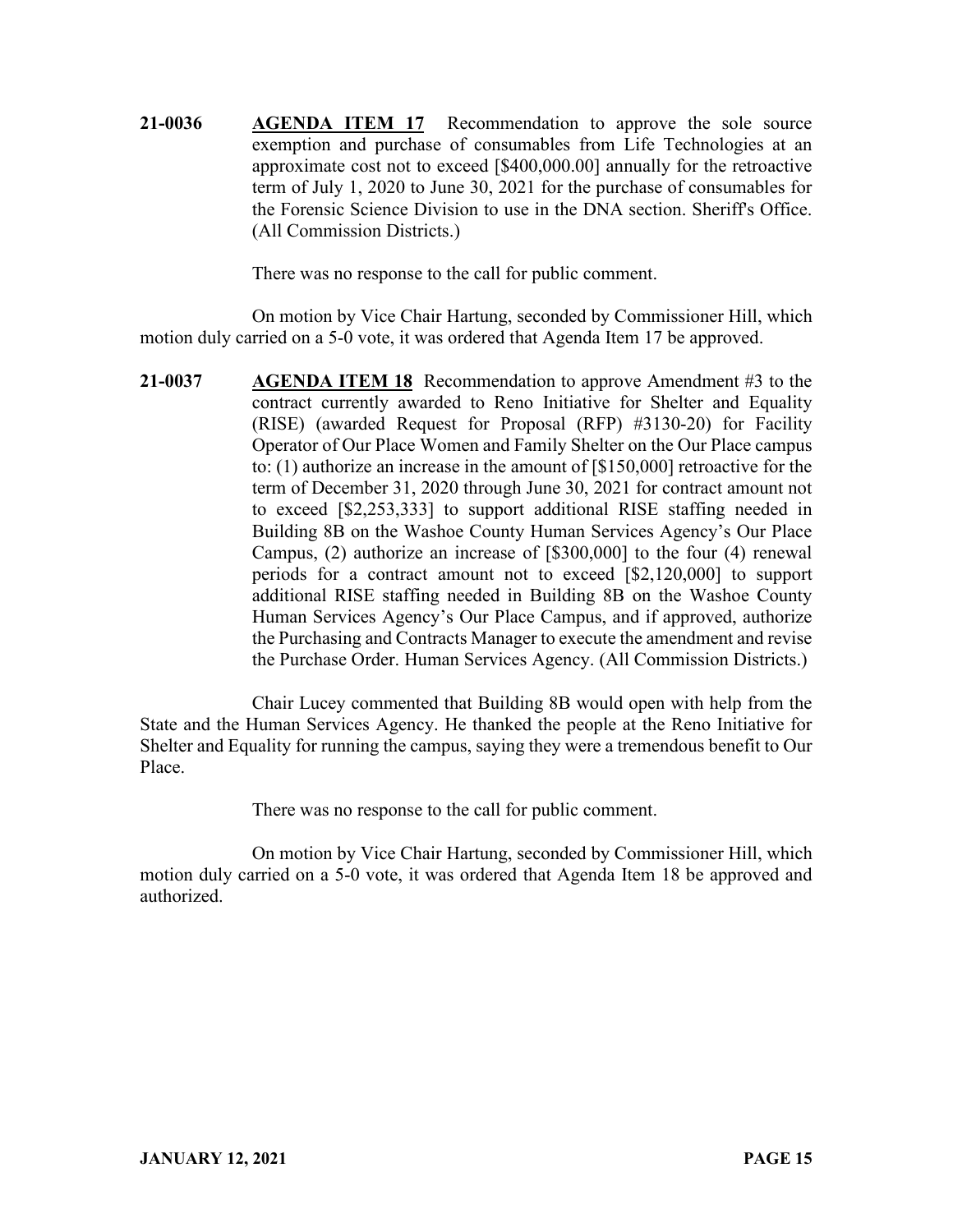**21-0038 AGENDA ITEM 19** Recommendation to accept a Federal Title IV-E Subgrant award from the State of Nevada, Department of Health and Human Services, Division of Child and Family Services in the amount of [\$18,130,591; \$11,089,511 county match] for Washoe County Child Welfare Services retroactive July 1, 2020 through June 30, 2021; authorize the Director of the Human Services Agency to execute the Resolution for sub-grant award and related documents; authorize a Subgrant Agreement between Washoe County and the Washoe County School District to pass through Title IV-E federal funds to reimburse for actual expenses incurred to provide out-of-zone transportation for children in foster care allowed under Title IV-E of the Social Security Act which is estimated to be an annual cost of [\$450,000] for a retroactive period from July 1, 2020 through June 30, 2021; authorize the Purchasing and Contracts Managers to sign the agreement between Washoe County and the Washoe County School District and approve the Resolution necessary for same. Human Services Agency. (All Commission Districts.)

There was no response to the call for public comment.

On motion by Vice Chair Hartung, seconded by Commissioner Hill, which motion duly carried on a 5-0 vote, it was ordered that Agenda Item 19 be accepted, authorized, and approved. The Resolution for same is attached hereto and made a part of the minutes thereof.

**21-0039 AGENDA ITEM 20** Recommendation to accept a FY21 Comprehensive Addiction and Recovery Act (CARA) sub-grant award from the State of Nevada, Department of Health and Human Services, Department of Child and Family Services (DCFS) in the amount of [\$180,000; no County match] retroactive from July 1, 2020 to June 30, 2022 to support WCHSA's continued participation in the Statewide Reproductive Health Network; to support the creation of a county-wide CARA stakeholder group; to support a partnership with UNR Early Head Start that will serve infants and parents/caregivers affected by prenatal substance use; and to provide training related to prenatal substance use for WCHSA staff and community partners; authorize the Director of the Human Services Agency to execute the grant award documents; and direct the Comptroller's Office to make the necessary budget amendments. Human Services Agency. (All Commission Districts)

There was no response to the call for public comment.

On motion by Vice Chair Hartung, seconded by Commissioner Hill, which motion duly carried on a 5-0 vote, it was ordered that Agenda Item 20 be accepted, authorized, and directed.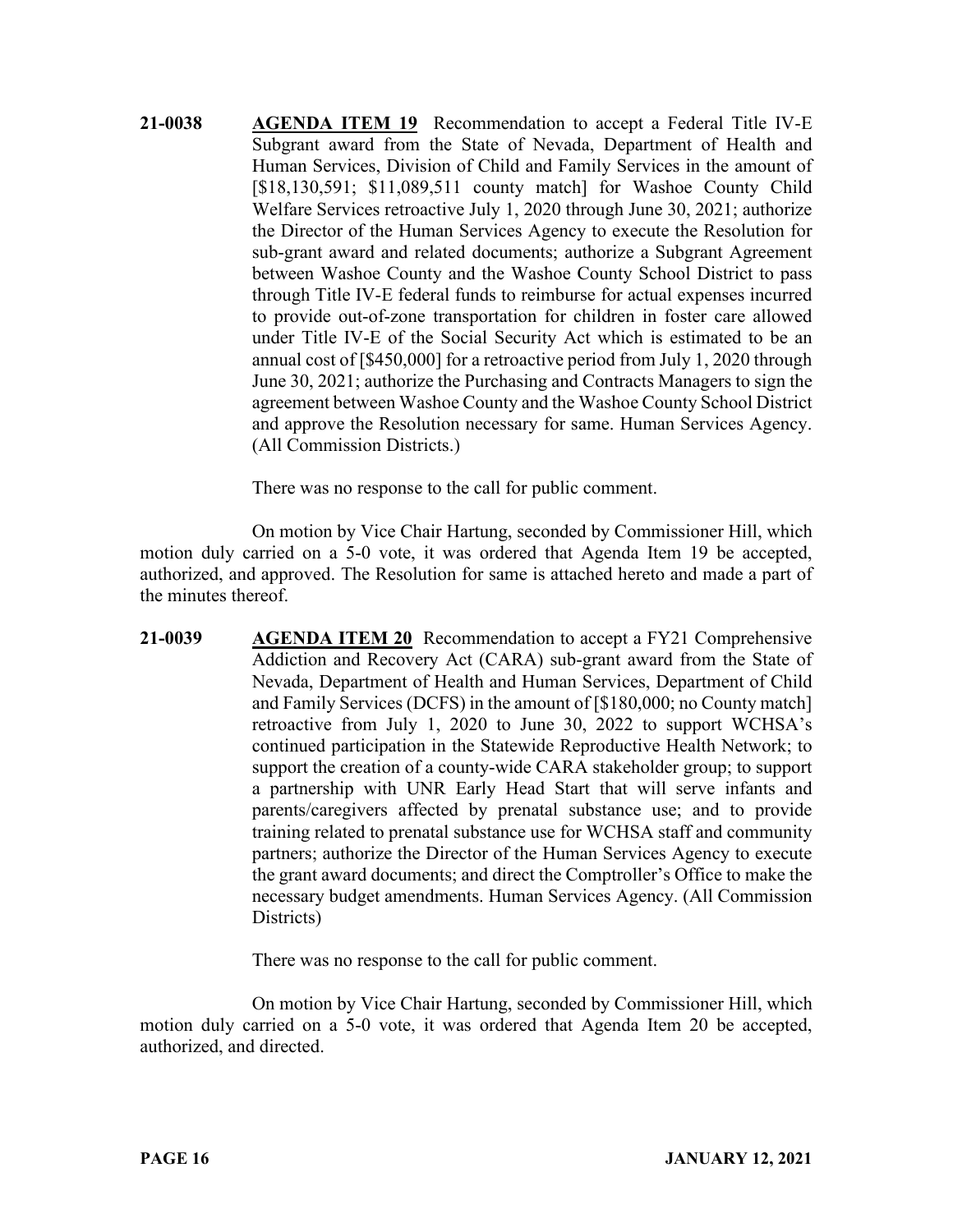**21-0040 AGENDA ITEM 13** Recommendation to redirect budget authority [in the amount of \$173,596.58] within the Public Safety Function in the Capital Improvements Fund for the architectural design for the Washoe County Sheriff's Office Front Lobby and Detention Administration Area Remodel project, and if approved, authorize the Washoe County Contracts Manager to enter into all necessary professional design agreements [not to exceed \$173,596.58]. Community Services. (Commission District 3.)

Commissioner Hill stated she spoke to the Sheriff the previous day about this item. These funds were being redirected from a capital project renovating isolation rooms to help inmates who were mentally ill or could be suicidal. She noted that project could not be included with this capital improvement project due to a substantial increase in cost. She commented the Sheriff assured her they planned to make the improvements with the next capital project, and she was committed to ensuring the safety of inmates. She asked for confirmation of her understanding of the projects. Undersheriff Wayne Yarbrough, via the Zoom app, confirmed that she was correct the intake cell renovation was needed and would continue to be on the project list. He indicated they needed to move funds because they had a \$1.5 million grant that would assist inmates by moving the cashier and visiting area to the front of the building, limiting access in the back. This project would benefit inmates and employee safety, and the grant money would be used for the completion of the architectural plans while staying within the grant budget. Commissioner Hill thanked Undersheriff Yarbrough for the information as she wanted to understand the project.

On the call for public comment and via Zoom, Ms. Annemarie Grant, sister of Thomas Purdy, expressed appreciation to Commissioner Hill for her diligence related to money going to the Sheriff's Office, particularly when they were funds being diverted from a project to address inmate safety. She brought up a previous discussion about bunkbeds creating an unsafe situation where inmates could hang themselves. She expressed a preference for the grant money being put towards that project, but she appreciated the Commissioner for doing due diligence.

On motion by Commissioner Hill, seconded by Commissioner Herman, which motion duly carried on a 5-0 vote, it was ordered that Agenda Item 13 be redirected, approved, and authorized.

Chair Lucey stated individuals were present for the public hearing, so the Board would move to Agenda Item 25.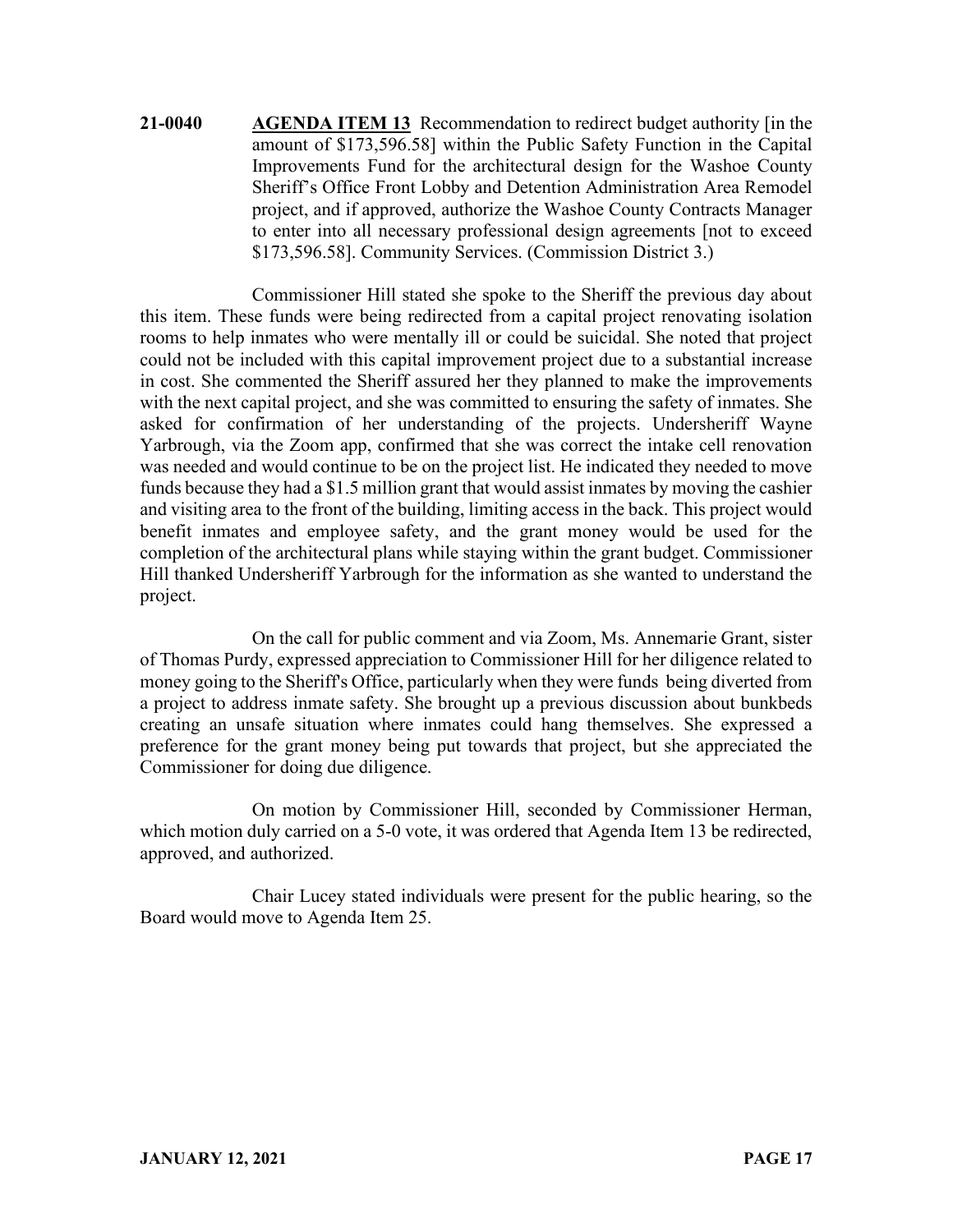**21-0041 AGENDA ITEM 25** Public Hearing: Introduction and first reading of an Ordinance pursuant to Nevada Revised Statutes 278.0201 through 278.0207 adopting a Development Agreement between Washoe County and Rilite, Inc., to clarify the accurate boundary of the Rilite Aggregate Facility and Special Use Permit SP-34-76W to include APNs 016-730-61, 016-730-62, and 016-730-06 based on considerations including, without limitation, history of use and procedural history for the pit operations, and other matters necessarily connected therewith and pertaining thereto.

> The term of the agreement is the shorter of either a) the date Rilite completes the reclamation of the aggregate in accordance with the reclamation plan or b) December 31, 2050.

> The project is located southeast of Western Skies Drive at 9208 Western Skies Drive in Reno, Nevada. The project encompasses a total of 3 parcels that total approximately 197.13 acres. The parcels are located within the South East Truckee Meadows Area Plan. The property is located within the South Truckee Meadows/Washoe Valley Citizen Advisory Board boundaries and within Washoe County Commission District No. 2. And if supported, set the public hearing and second reading of the Ordinance for February 9, 2021 and, if adopted, further authorize the Chair to execute the final Development Agreement. Community Services. (Commission District 2.)

The Chair opened the public hearing by calling on anyone wishing to speak for or against adoption of this item. There being no response, the hearing was closed.

County Clerk Janis Galassini read the title for Bill No. 1851.

Commissioner Hill indicated she had asked County Manager Eric Brown whether Washoe 311 received calls about this use, but they had not. After research, she reported this item had no negative effects to the neighborhood.

Vice Chair Hartung said this was not in his district but he was familiar with aggregate pits since there were two in Spanish Springs, one of which was currently operational. He remarked they were under stringent requirements for reclamation and mining permits. He viewed this as a cleanup of old language.

Chair Lucey stated this was in his district and the County had a continued agreement with Rilite and had been operating under a special use permit since 1978. He agreed this item was to clean up the language and he did not believe there was opposition. He asserted Rilite worked with staff to ensure the County had a functional document for this agreement.

Bill No. 1851 was introduced by Chair Lucey, and legal notice for final action of adoption was directed, with the second reading scheduled for February 9, 2021.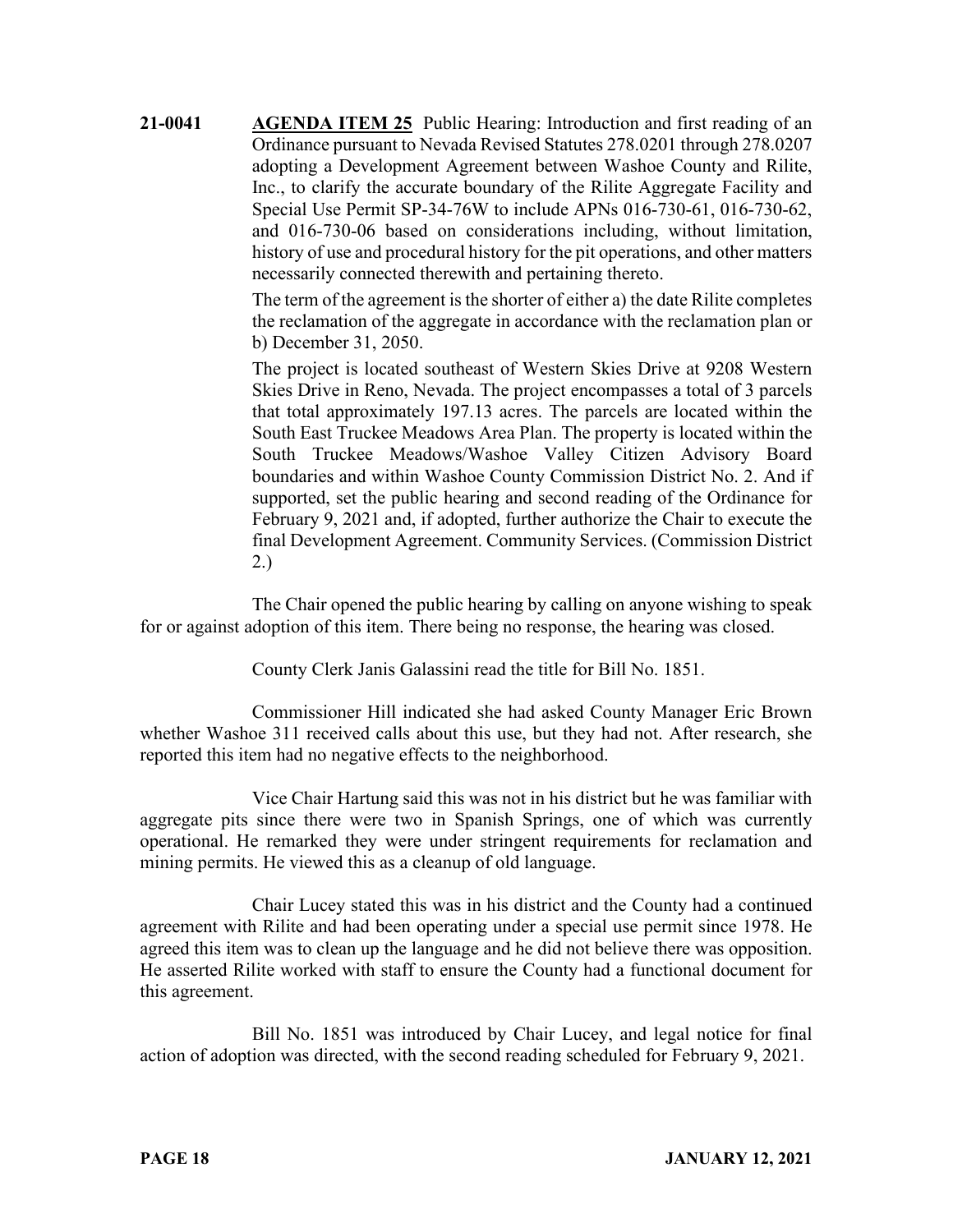Assistant District Attorney David Watts-Vial indicated some specific language for a possible motion was included on page 5 of the Development Agreement, and it would be best to refer to that motion.

Chair Lucey moved to approve the introduction and first reading, Bill No. 1851, pursuant to Nevada Revised Statute 278.0201 through 278.0207 adopting a Development Agreement between Washoe County and Rilite, Inc., to clarify the accurate boundary of the Rilite Aggregate Facility and Special Use Permit SP-34-76W to include APNs 016-730-61, 016-730-62, and 016-730-06 based upon considerations including, without limitation, history of use and procedural history for the pit operations. The approval was based on the Board's ability to make all findings required by WCC Section 110.814.30 subset 3, Findings. He further moved to set the public hearing and second reading for February 9, 2021.

**21-0042 AGENDA ITEM 21** Recommendation for discussion and possible action in regards to the appointment and/or reappointment of Commissioners to boards and commissions, alteration of terms of service on boards and commissions where legally permissible, and such other action as the board of commissioners may desire to take in regards to those administrative matters. Manager's Office. (All Commission Districts.)

Government Affairs Liaison Jamie Rodriguez stated the Commissioners were provided a list of appointments to boards and committees. She reviewed the current vacancies and asked the Chair to affirm each appointment. She indicated appropriate changes could be made.

| <b>Board/Commission</b>                      | <b>Commissioners</b>                  |
|----------------------------------------------|---------------------------------------|
| Animal Services Advisory Board               | Commissioner Jung - Primary           |
| <b>Community Homelessness Advisory Board</b> | Chair Lucey - Primary                 |
|                                              | Commissioner Hill - Primary           |
|                                              | Vice Chair Hartung - Alternate        |
| District Board of Health                     | Chair Lucey - Primary                 |
| Downtown Reno Business Improvement District  | Commissioner Hill - Primary           |
|                                              | Commissioner Jung – Alternate         |
| Economic Development Authority of Western    | Chair Lucey - Primary                 |
| Nevada (EDAWN)                               | Commissioner Hill - Alternate         |
| Nevada Association of Counties (NACO) Board  | Vice Chair Hartung – Primary          |
| of Directors                                 | Chair Lucey - Primary Executive Board |
|                                              | Commissioner Herman - Alternate       |
| Nevada Tahoe Conservation District Board of  | Commissioner Hill – Primary           |
| Supervisors                                  | Commissioner Jung - Alternate         |
| Nevada Works                                 | Commissioner Herman - Primary         |
|                                              | Commissioner Jung - Alternate         |

After discussion, the appointments were decided as follows: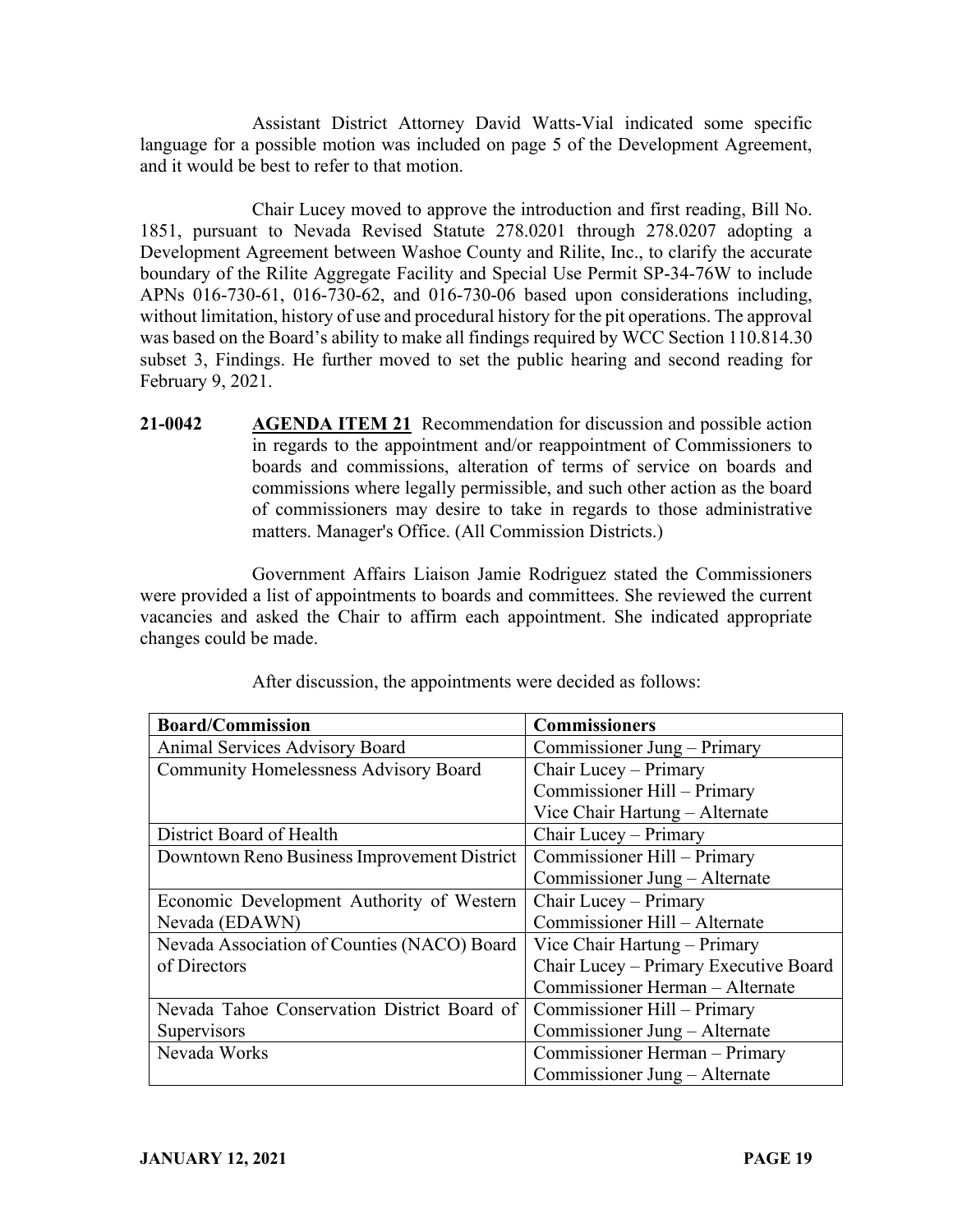| Regional Transportation Commission (RTC)                        | Chair Lucey - Primary           |
|-----------------------------------------------------------------|---------------------------------|
|                                                                 | Vice Chair Hartung - Primary    |
| Reno-Sparks Convention and Visitors Authority<br>(RSCVA)        | Chair Lucey - Primary           |
| State Land Use Planning Advisory Council<br>(SLUPAC)            | Commissioner Herman - Primary   |
| Tahoe Prosperity Center Board of Directors                      | Commissioner Hill – Primary     |
| Tahoe Regional Planning Agency Governing                        | Commissioner Hill - Primary     |
| Board                                                           | Chair Lucey - Alternate         |
| Transportation<br>District<br>Tahoe<br>of <sub>l</sub><br>Board | Commissioner Hill - Primary     |
| Directors                                                       | Chair Lucey - Alternate         |
| Tahoe Transportation Commission                                 | Commissioner Hill - Primary     |
|                                                                 | Chair Lucey - Alternate         |
| Truckee Meadows Regional Planning Agency                        | Vice Chair Hartung - Primary    |
| Governing Board                                                 | Commissioner Herman - Primary   |
|                                                                 | Commissioner Hill - Primary     |
| Truckee Meadows Water Authority Board                           | Vice Chair Hartung - Primary    |
|                                                                 | Commissioner Hill - Primary     |
|                                                                 | Chair Lucey - Alternate         |
|                                                                 | Commissioner Herman - Alternate |
|                                                                 | Commissioner Jung – Alternate   |
| Truckee River Flood Management Authority                        | Vice Chair Hartung - Primary    |
|                                                                 | Commissioner Hill - Primary     |
|                                                                 | Chair Lucey - Alternate         |
|                                                                 | Commissioner Herman - Alternate |
|                                                                 | Commissioner Jung - Alternate   |
| Washoe County Criminal Justice Advisory                         | Chair Lucey - Primary           |
| Committee                                                       |                                 |
| Washoe County Debt Management Commission                        | Commissioner Herman - Primary   |
| Washoe County Internal Audit                                    | Commissioner Herman - Primary   |
|                                                                 | Commissioner Hill - Alternative |
| <b>Washoe County Investment Committee</b>                       | Chair Lucey - Primary           |
|                                                                 | Commissioner Hill - Primary     |
| Washoe County Legislative Liaison                               | Chair Lucey - Liaison           |
|                                                                 | Commissioner Hill - Liaison     |
| Washoe County Open Space and Regional Parks                     | Commissioner Jung - Liaison     |
| Commission                                                      |                                 |
| Senior Services Advisory<br>Washoe County                       | Commissioner Jung – Primary     |
| <b>Board Liaison</b>                                            | Commissioner Herman - Alternate |
| <b>Washoe County School District Capital Funding</b>            | Chair Lucey - Primary           |
| <b>Protection Committee</b>                                     | Commissioner Herman - Primary   |
| <b>Washoe County School District Oversight Panel</b>            | Chair Lucey – Primary           |
|                                                                 | Commissioner Herman - Primary   |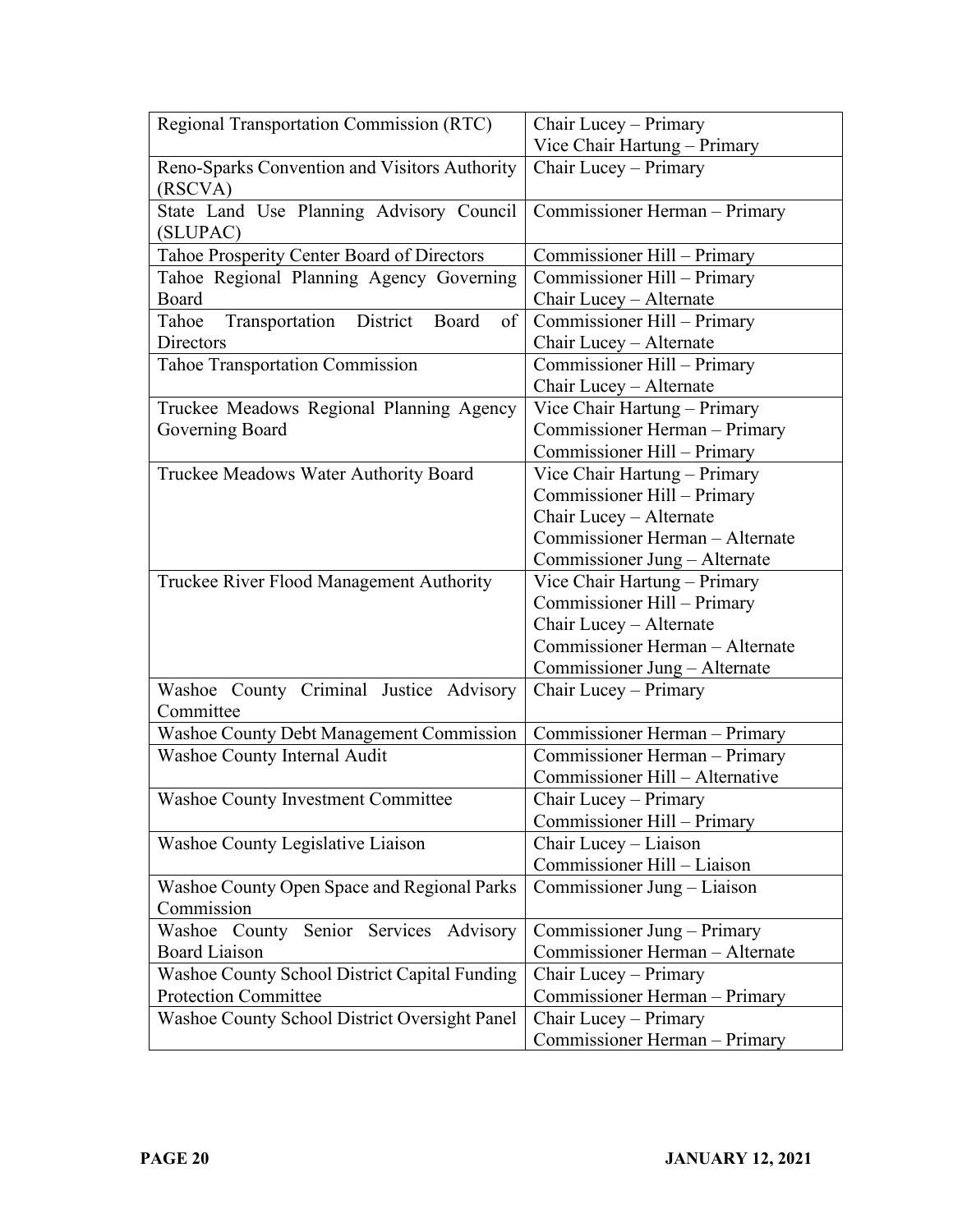| Washoe County Stadium Authority            | Vice Chair Hartung – Primary             |
|--------------------------------------------|------------------------------------------|
|                                            | Commissioner Hill - Primary              |
|                                            | Chair Lucey - Alternate                  |
|                                            | Commissioner Herman - Alternate          |
|                                            | Commissioner Jung - Alternate            |
| <b>Washoe Storey Conservation District</b> | Commissioner Herman - Primary            |
|                                            | Jim Shaffer - Alternate                  |
| Development<br>Western<br>Nevada           | District   Commissioner Herman - Primary |
| (WNDD)                                     | Chair Lucey - Alternate                  |
| Western Regional Water Commission          | Vice Chair Hartung - Primary             |

There was no response to the call for public comment.

On motion by Chair Lucey, seconded by Commissioner Hill, which motion duly carried on a 5-0 vote, it was ordered that the changes to the above listed board and commission appointments be approved.

\* \* \* \* \* \* \* \* \* \*

Chair Lucey indicated the appellant for Agenda Item 22 requested a continuance; that item was pulled and would come back at a later meeting.

## **PUBLIC HEARINGS**

**21-0043 AGENDA ITEM 23** Public Hearing: Second reading and adoption of an ordinance amending the Washoe County Code at Chapter 110 (Development Code), Article 434, Regional Development Standards within Cooperative Planning Areas and All of Washoe County, by removing all sections within the Article including: 434.00, Introduction; 434.05, Purpose; 434.10, Applicability; 434.15, Definitions; 434.20, Density; 434.25, Lot Adjacency; 434.30 Ridgelines; and 434.35 Earthquake Fault Areas. And,

> remove Article 822, Provisions for Amendments to Local Master Plans and Zone Changes in Areas Subject to Cooperative Planning Under the Regional Plan Settlement Agreement and remove all sections within the Article including: 822.00, Introduction; 822.05, Purpose; 822.10, Applicability; 822.15, Definitions; 822.20, Master Plan Policies and Goals, and Zoning Amendments Criteria; 822.25, Findings for Regional Form and Pattern including Open Space; 822.30, Findings for Housing; 822.35, Findings for Concurrency, Timing and Phasing of Infrastructure; 822.40, Findings for Public Service Levels and Fiscal Effect; and 822.45, Findings for Open Space, Resource Constraints and Cooperative Planning Considerations Not Elsewhere Addressed; and other matters necessarily connected therewith and pertaining thereto. Community Services. (All Commission Districts).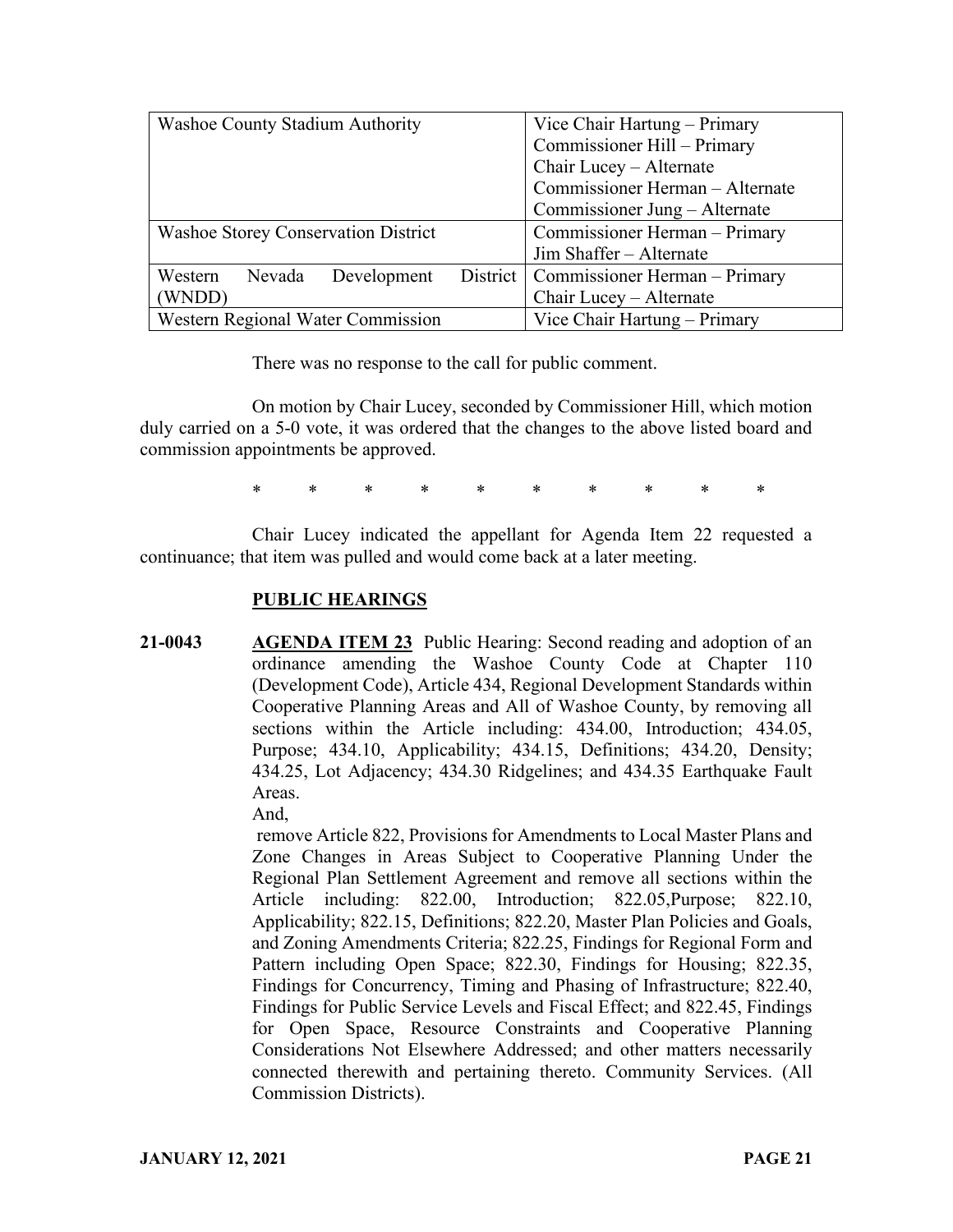The Chair opened the public hearing by calling on anyone wishing to speak for or against adoption of said Ordinance. There being no response, the Chair closed the public hearing.

County Clerk Janis Galassini read the title for Ordinance No. 1660, Bill No.

1849.

On motion by Vice Chair Hartung, seconded by Commissioner Herman, which motion duly carried on a 5-0 vote, Chair Lucey ordered that Ordinance No. 1660, Bill No. 1849, be adopted, approved, and published in accordance with NRS 244.100.

**21-0044 AGENDA ITEM 24** Public Hearing: Second Reading and adoption of an ordinance amending the Washoe County Code, Chapter 110 (Development Code), Article 412, Landscaping to: a. Clarify where the standards of Article 412 apply b. Clarify the process for review of extenuating circumstances for modification of standards c. Clarify the requirements for landscaping plans d. Require water conservation measures e. Require preservation of Significant Trees f. Provide for greater flexibility in design of civic and commercial required landscaping g. Clarify that durable materials are required for screening fences h. Update standards for numbers of required trees, shrubs and ground cover i. Provide standards for revegetation of disturbed areas j. Update standards for financial assurances; and other matters necessarily connected therewith and pertaining thereto. Community Services. (All Commission Districts.)

The Chair opened the public hearing by calling on anyone wishing to speak for or against adoption of said Ordinance. There being no response, the Chair closed the public hearing.

County Clerk Janis Galassini read the title for Ordinance No. 1661, Bill No.

1850.

Vice Chair Hartung thanked staff for this item and said it was long overdue. He had been pushing for this since before he was a Commissioner. He indicated the landscaping standards were old and this would bring them up to date.

On motion by Vice Chair Hartung, seconded by Commissioner Herman, which motion duly carried on a 5-0 vote, Chair Lucey ordered that Ordinance No. 1661, Bill No. 1850, be adopted, approved, and published in accordance with NRS 244.100.